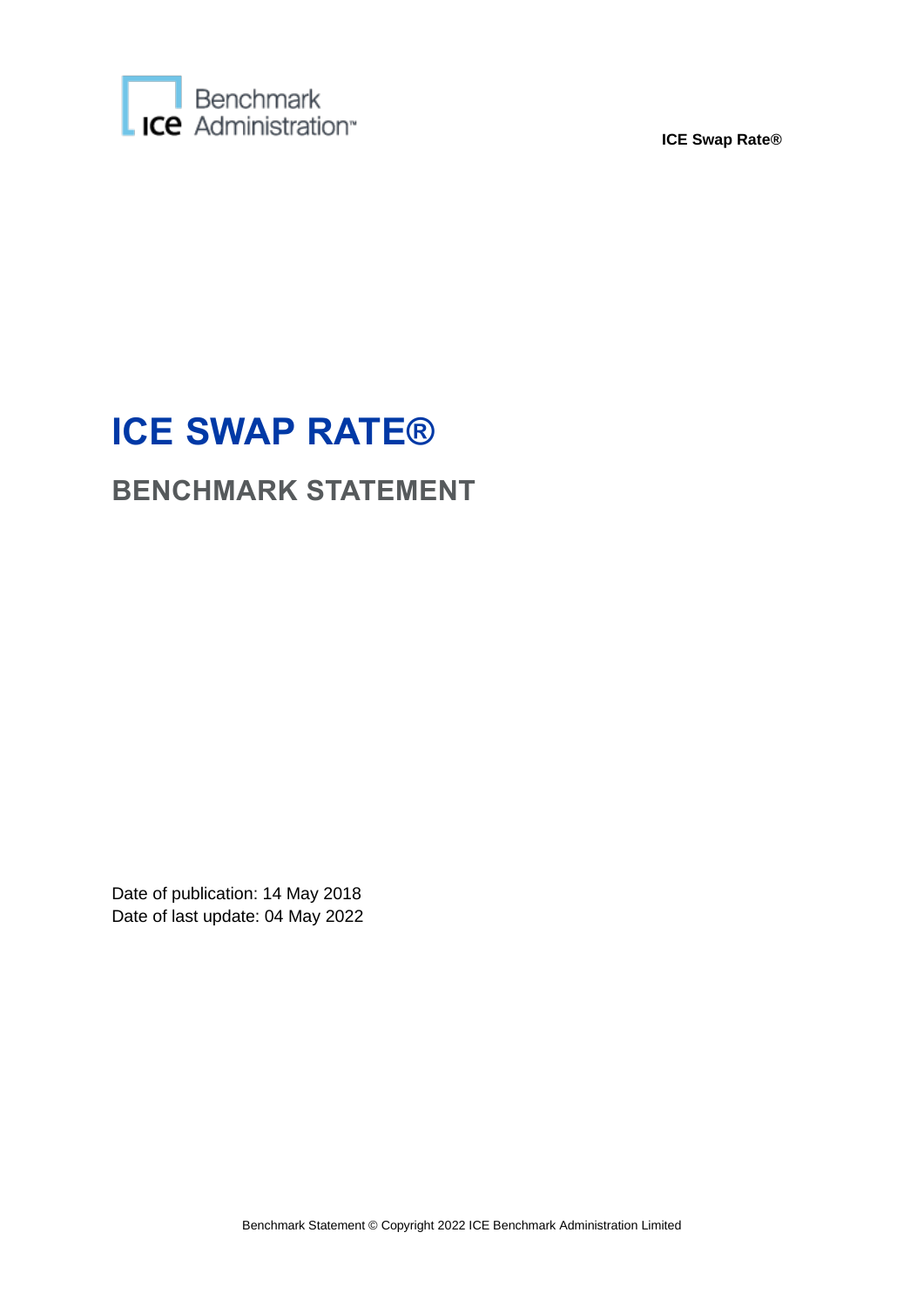

### *1 INTRODUCTION*

This Benchmark Statement is published by ICE Benchmark Administration (IBA) in compliance with Article 27 of the UK Benchmarks Regulation (BMR) and the associated binding EU Technical Standards (BTS).

ICE Swap Rate®, formerly known as ISDAFIX, is a benchmark for swap rates and spreads for interest rate swaps. It represents the mid-price for interest rate swaps (the fixed leg) and the spread over the relevant on-the-run US Treasuries at particular times of the day, in three major currencies (EUR, GBP and USD) and in tenors ranging from 1 year to 30 years.

IBA transitioned the ICE Swap Rate benchmark methodology in March 2015 from being a polled rate to one based on tradable quotes sourced from regulated electronic trading venues which are Multilateral Trading Facilities (MTFs) regulated by the FCA and Swap Execution Facilities regulated by the US Commodity Futures Trading Commission (CFTC).

Movement interpolation was introduced into the ICE Swap Rate methodology in November 2017 and a waterfall methodology was adopted in May 2020. The first level of the waterfall uses tradeable quotes from the central limit order books of regulated, electronic, multilateral trading venues (MTFs or SEFs). If these venues lack sufficient liquidity for ICE Benchmark Administration (IBA) to calculate a rate, the second level of the waterfall is to use dealer to client quotes from electronic trading venues.

Capitalised Terms used but not defined in this Benchmark Statement have the meanings given to them in the methodology used to calculate and determine the published values for ICE Swap Rate.

#### **The Future of LIBOR: Consequences for the ICE Swap Rate**

Users of ICE Swap Rate settings in respect of which LIBOR serves as the floating leg for the relevant interest rate swaps should note the section on ou[r LIBOR webpage](https://www.theice.com/iba/libor) headed "The Future of LIBOR". The FCA has stated its intention that "it would no longer be necessary for it to persuade or compel the panel banks to submit to LIBOR after year-end 2021". The FCA and other official sector bodies have made various announcements regarding the need to be prepared for transition from LIBOR to alternative rates by year-end 2021, and market participants have been strongly advised to ensure they are ready for this transition.

IBA published a [consultation](https://www.theice.com/publicdocs/ICE_Benchmark_Administration_Consults_on_Potential_Cessation__of_ICE_SWAP_Rate_based_on_GBP_LIBOR.pdf) in May 2021 to seek feedback regarding its intention to cease the publication of GBP LIBOR ICE Swap Rate for all tenors immediately after publication on 31 December 2021. As a result of the feedback received, IBA [announced](https://ir.theice.com/press/news-details/2021/ICE-Benchmark-Administration-Publishes-Feedback-Statement-on-the-Consultation-on-the-Potential-Cessation-of-ICE-Swap-Rate-based-on-GBP-LIBOR/default.aspx) that it will cease the publication of GBP LIBOR ICE Swap Rate for all tenors immediately after publication on 31 December 2021.

IBA expects to consult on the potential cessation of USD LIBOR ICE Swap Rate in due course.

In the UK, SONIA has been recommended as the preferred near risk free rate for use in Sterling derivatives and relevant financial contracts. As a result, IBA [sought feedback and consulted](https://www.theice.com/publicdocs/Consultation_on_introduction_of_ICE_Swap_Rate_based_on_SONIA.pdf) on publishing a GBP ICE Swap Rate for SONIA swaps. Following positive feedback, IBA began publishing daily indicative GBP SONIA ICE Swap Rate 'Beta' settings on 02 October 2020 for an initial testing period. On 14 December 2020, the benchmark ceased to be in 'Beta' form and became a benchmark available for use in financial instruments and financial contracts and to measure the performance of investment funds.

IBA started publishing indicative GBP SONIA Spread-Adjusted ICE Swap Rate 'Beta' settings from 05 May 2021 for an initial testing period. On 04 January 2022, the benchmark ceased to be in 'Beta' form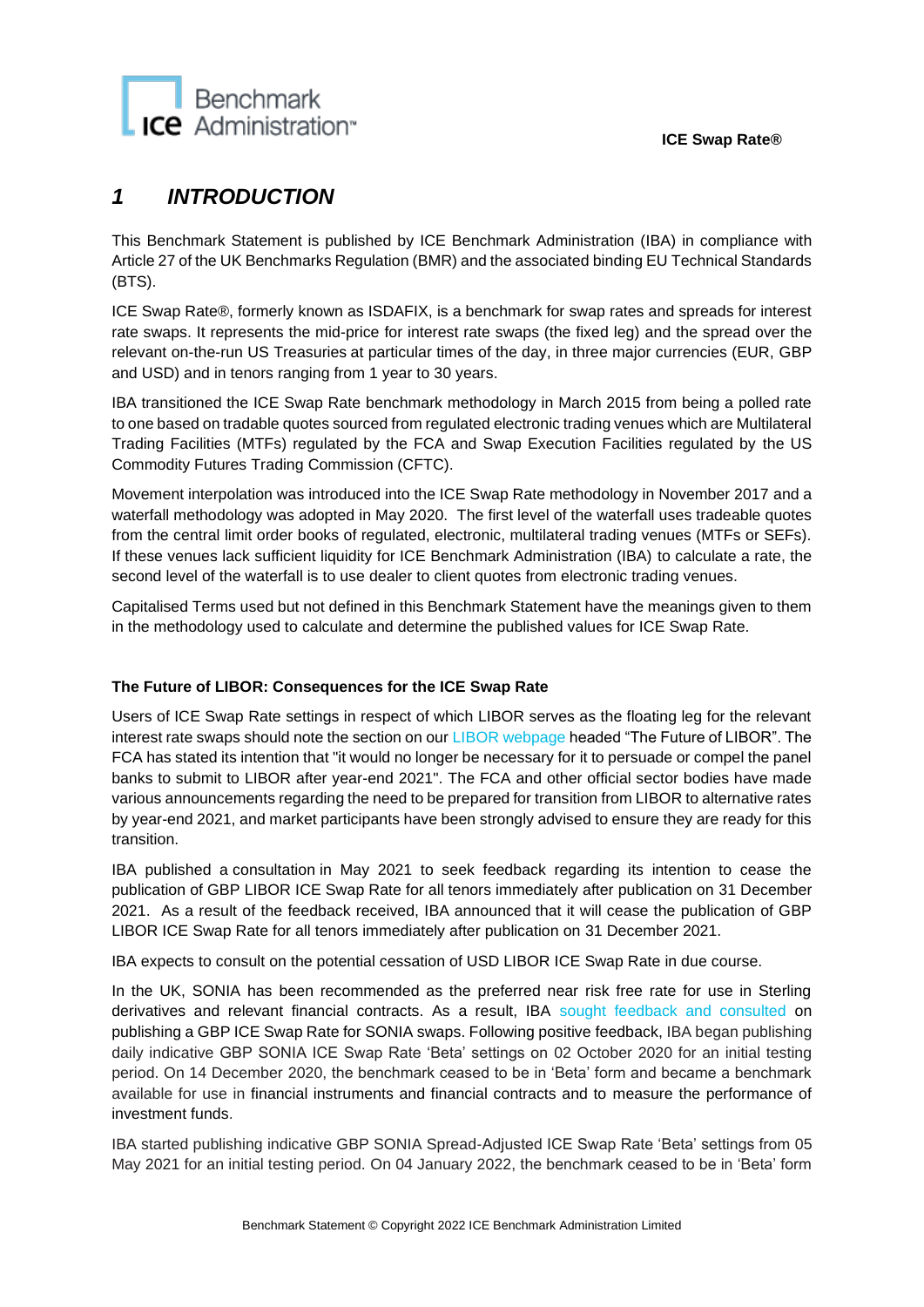

and became a benchmark available for use in financial instruments and financial contracts and to measure the performance of investment funds.

IBA started publishing daily indicative USD SOFR and USD SOFR Spread-Adjusted ICE Swap Rate® 'Beta' settings on 01 October 2021, following positive market feedback and the [publication](https://www.newyorkfed.org/medialibrary/Microsites/arrc/files/2021/20210324-arrc-press-release-ice-swap-rate-white-paper-final) by the Alternative Reference Rates Committee (ARRC) of a suggested fallback formula for the USD LIBOR ICE Swap, The USD SOFR ICE Swap Rate® ceased to be in 'Beta' form on 08 November 2021 and the benchmark is now available for use in financial instruments and financial contracts and to measure the performance of investment funds.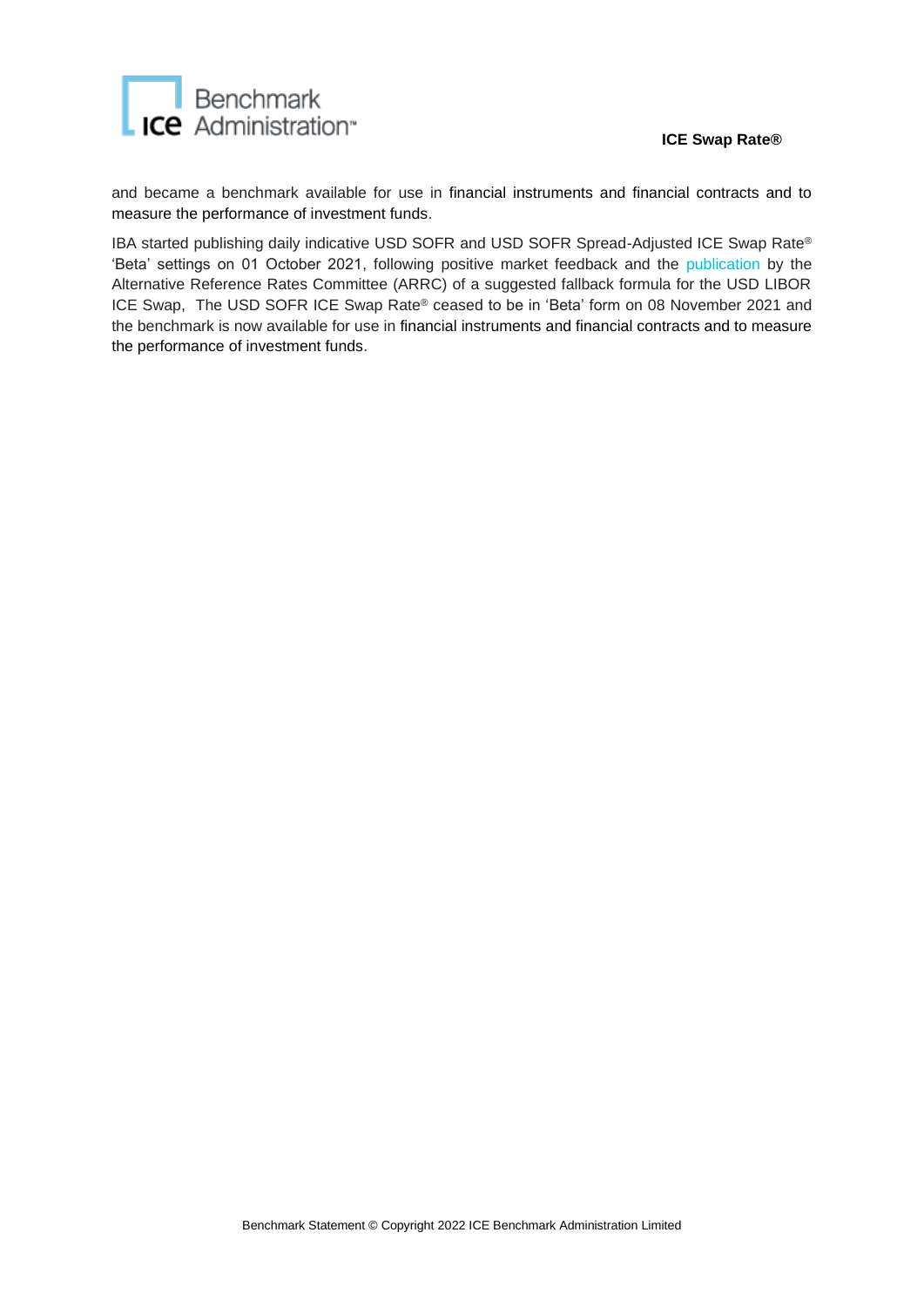## *2 RESPONSES TO BMR/BTS REQUIREMENTS*

| <b>BMR/BTS</b><br>#              | <b>BMR / BTS requirement</b>                                                                                                                                                                                                                                                                                                                                                                                                        | <b>IBA's Response</b>                                                                                                                                                                                                                                                                                                                                                                       |  |  |  |
|----------------------------------|-------------------------------------------------------------------------------------------------------------------------------------------------------------------------------------------------------------------------------------------------------------------------------------------------------------------------------------------------------------------------------------------------------------------------------------|---------------------------------------------------------------------------------------------------------------------------------------------------------------------------------------------------------------------------------------------------------------------------------------------------------------------------------------------------------------------------------------------|--|--|--|
|                                  | <b>BMR Article 27 - Benchmark statement</b>                                                                                                                                                                                                                                                                                                                                                                                         |                                                                                                                                                                                                                                                                                                                                                                                             |  |  |  |
| <b>BMR</b>                       | The benchmark statement shall:                                                                                                                                                                                                                                                                                                                                                                                                      | Economic reality:                                                                                                                                                                                                                                                                                                                                                                           |  |  |  |
| Art $27(1)(a)$                   | (a) clearly and unambiguously<br>define the market or economic<br>reality measured by the<br>benchmark and the circumstances<br>in which such measurement may<br>become unreliable;                                                                                                                                                                                                                                                 | ICE Swap Rate is recognised as the principal global benchmark for<br>swap rates and spreads for interest rate swaps. It represents the mid-<br>price for interest rate swaps (the fixed leg) and the spread over the<br>relevant on-the-run US Treasuries at particular times of the day, in<br>three major currencies (EUR, GBP and USD) and in tenors ranging<br>from 1 year to 30 years. |  |  |  |
|                                  |                                                                                                                                                                                                                                                                                                                                                                                                                                     | Circumstances in which such measurement may become unreliable:                                                                                                                                                                                                                                                                                                                              |  |  |  |
|                                  |                                                                                                                                                                                                                                                                                                                                                                                                                                     | Where the liquidity of the underlying market becomes insufficient to<br>ensure the integrity and reliability of the benchmark determination,<br>IBA would lack sufficient input data to determine the ICE Swap Rate<br>benchmark.                                                                                                                                                           |  |  |  |
|                                  |                                                                                                                                                                                                                                                                                                                                                                                                                                     | Since March 2015 when the current methodology for ICE Swap Rate<br>was introduced, there have been instances when the requisite<br>liquidity was not available in the electronic venue platforms, leading<br>to a No Publication for a particular tenor/s.                                                                                                                                  |  |  |  |
| <b>BMR</b><br>Art $27(1)(b)$     | The benchmark statement shall:<br>(b) lay down technical<br>specifications that clearly and<br>unambiguously identify the<br>elements of the calculation of the<br>benchmark in relation to which<br>discretion may be exercised, the<br>criteria applicable to the exercise<br>of such discretion and the position<br>of the persons that can exercise<br>discretion, and how such<br>discretion may be subsequently<br>evaluated; | No expert judgement or discretion is exercised by IBA in the<br>calculation of ICE Swap Rate.                                                                                                                                                                                                                                                                                               |  |  |  |
| <b>BMR</b>                       | The benchmark statement shall:                                                                                                                                                                                                                                                                                                                                                                                                      | Changes to ICE Swap Rate, or the cessation of the benchmark, may                                                                                                                                                                                                                                                                                                                            |  |  |  |
| Art $27(1)(c)$<br>Art $27(1)(d)$ | (c) provide notice of the possibility<br>that factors, including external<br>factors beyond the control of the<br>administrator, may necessitate<br>changes to, or the cessation of,                                                                                                                                                                                                                                                | have an impact on the financial contracts, or on financial instruments<br>that reference the benchmark or the measurement of the<br>performance of investment funds.<br>Any change or cessation would be made in accordance with the ICE<br><b>Swap Rate Changes and Cessation Procedure.</b>                                                                                               |  |  |  |
|                                  | the benchmark; and<br>(d) advise users that changes to,<br>or the cessation of, the                                                                                                                                                                                                                                                                                                                                                 | The steps in the Consultation Policy would be followed if IBA<br>proposed to make a material change to ICE Swap Rate or to cease<br>producing the benchmark.                                                                                                                                                                                                                                |  |  |  |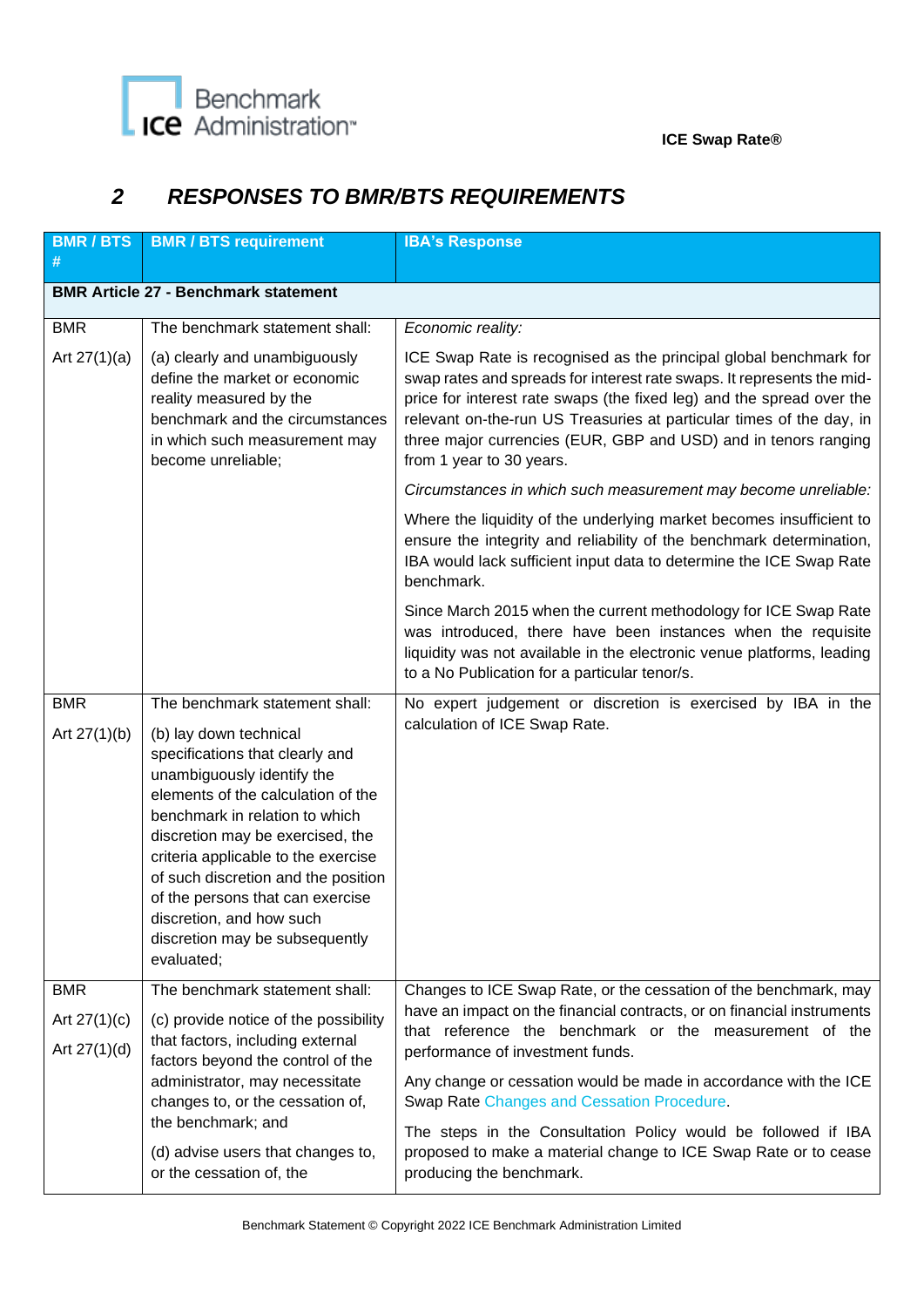

| <b>BMR/BTS</b><br># | <b>BMR / BTS requirement</b>                                                                                                                                                               | <b>IBA's Response</b>                                                                                                                                                                                                                                                                                                                                                                                                                    |
|---------------------|--------------------------------------------------------------------------------------------------------------------------------------------------------------------------------------------|------------------------------------------------------------------------------------------------------------------------------------------------------------------------------------------------------------------------------------------------------------------------------------------------------------------------------------------------------------------------------------------------------------------------------------------|
|                     | benchmark may have an impact<br>upon the financial contracts and<br>financial instruments that<br>reference the benchmark or the<br>measurement of the performance<br>of investment funds. | The responsibilities of the ICE Swap Rate and Term Reference Rates<br>Oversight Committee include reviewing and approving procedures<br>for cessation of the benchmark, including any consultation about a<br>cessation.<br>A cessation of the benchmark might occur because IBA was not able<br>to continue to produce the benchmark on a representative basis or<br>there was a fundamental change in the underlying interest that the |
|                     |                                                                                                                                                                                            | benchmark seeks to represent.<br>The factors that would be considered in the context of the cessation<br>of a benchmark are as follows:                                                                                                                                                                                                                                                                                                  |
|                     |                                                                                                                                                                                            | The timing of cessation;<br>$\bullet$                                                                                                                                                                                                                                                                                                                                                                                                    |
|                     |                                                                                                                                                                                            | How much notice should be given;<br>$\bullet$                                                                                                                                                                                                                                                                                                                                                                                            |
|                     |                                                                                                                                                                                            | Whether any transitional measures should or could be<br>$\bullet$<br>implemented;                                                                                                                                                                                                                                                                                                                                                        |
|                     |                                                                                                                                                                                            | Stakeholder engagement; and<br>$\bullet$                                                                                                                                                                                                                                                                                                                                                                                                 |
|                     |                                                                                                                                                                                            | Identification of possible alternative benchmarks and migration<br>$\bullet$<br>thereto.                                                                                                                                                                                                                                                                                                                                                 |
|                     |                                                                                                                                                                                            | If cessation of ICE Swap Rate were under consideration, IBA would<br>engage closely with the relevant stakeholders, including:                                                                                                                                                                                                                                                                                                           |
|                     |                                                                                                                                                                                            | The FCA and any other relevant regulatory body;<br>$\bullet$                                                                                                                                                                                                                                                                                                                                                                             |
|                     |                                                                                                                                                                                            | Users of the benchmark $-$ directly (for example, by email to<br>$\bullet$<br>registered licensees and by conference calls where<br>appropriate), through any relevant association(s) and/or through<br>paid advertisements;                                                                                                                                                                                                             |
|                     |                                                                                                                                                                                            | Providers of data for the benchmark;                                                                                                                                                                                                                                                                                                                                                                                                     |
|                     |                                                                                                                                                                                            | Redistributors of the benchmark; and                                                                                                                                                                                                                                                                                                                                                                                                     |
|                     |                                                                                                                                                                                            | The media.<br>٠                                                                                                                                                                                                                                                                                                                                                                                                                          |
|                     |                                                                                                                                                                                            | IBA would also include relevant information and relevant contact<br>details on its website.                                                                                                                                                                                                                                                                                                                                              |
| <b>BMR</b>          | A benchmark statement shall<br>contain at least:                                                                                                                                           | The Calculation Methodology includes the key definitions.                                                                                                                                                                                                                                                                                                                                                                                |
| Art $27(2)(a)$      | (a) the definitions for all key terms<br>relating to the benchmark                                                                                                                         |                                                                                                                                                                                                                                                                                                                                                                                                                                          |
| <b>BMR</b>          | A benchmark statement shall<br>contain at least:                                                                                                                                           | Rationale:                                                                                                                                                                                                                                                                                                                                                                                                                               |
| Art $27(2)(b)$      | (b) the rationale for adopting the<br>benchmark methodology and                                                                                                                            | IBA adopted this methodology because it is based on tradable quotes<br>sourced from regulated electronic trading venues which are<br>Multilateral Trading Facilities (MTFs) regulated by the FCA and Swap                                                                                                                                                                                                                                |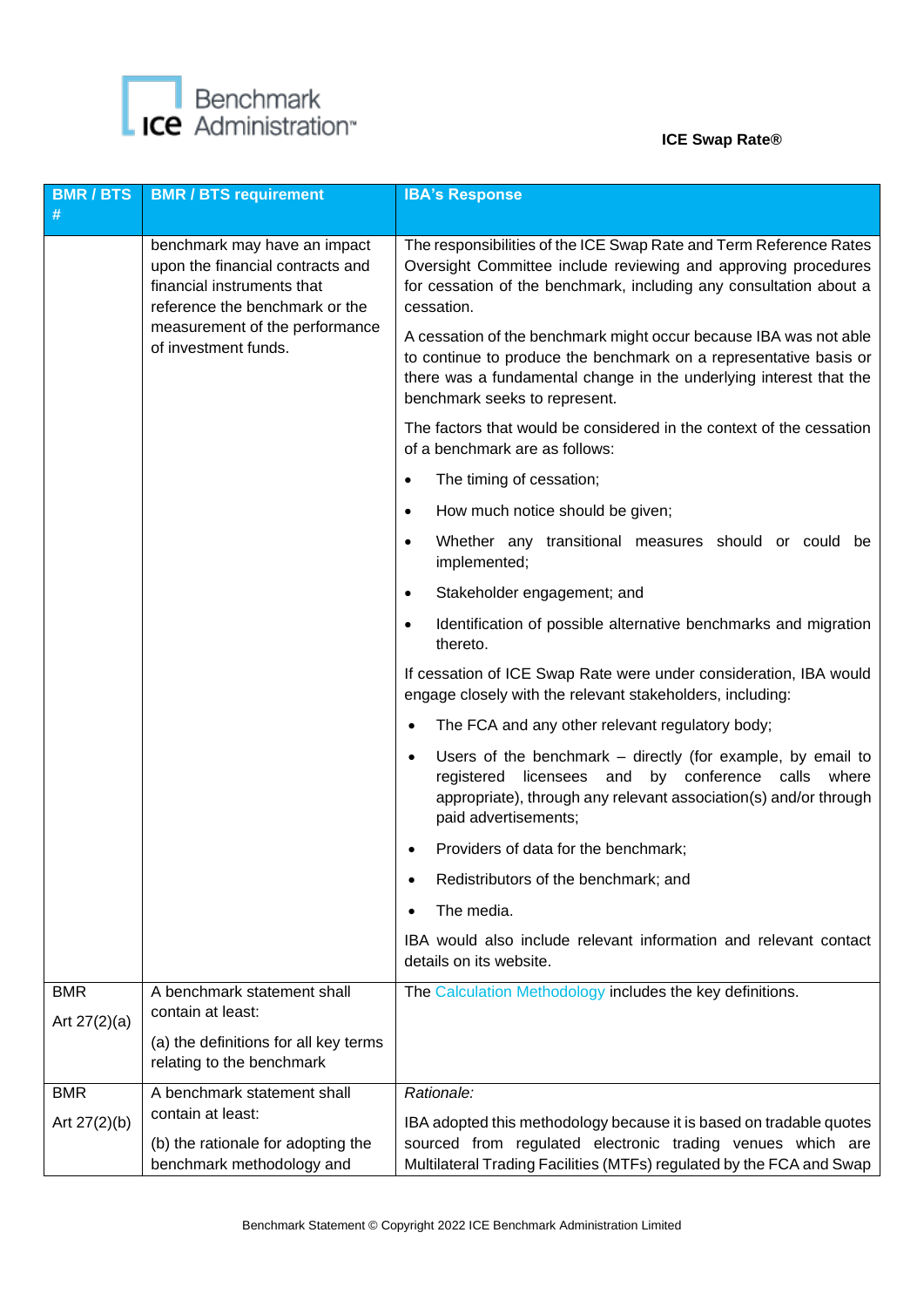

| <b>BMR/BTS</b><br># | <b>BMR / BTS requirement</b>                                  | <b>IBA's Response</b>                                                                                                                                                                                                                                                                                                       |
|---------------------|---------------------------------------------------------------|-----------------------------------------------------------------------------------------------------------------------------------------------------------------------------------------------------------------------------------------------------------------------------------------------------------------------------|
|                     | procedures for the review and<br>approval of the methodology; | Execution Facilities (SEF) regulated by the US Commodity Futures<br>Trading Commission (CFTC), to represent the mid-price for interest<br>rate swaps (the fixed leg).                                                                                                                                                       |
|                     |                                                               | Review and approval:                                                                                                                                                                                                                                                                                                        |
|                     |                                                               | IBA has established the ICE Swap Rate and Term Reference Rates<br>Oversight Committee to provide general oversight in respect of the<br>operation of ICE Swap Rate and the administration of the<br>benchmark.                                                                                                              |
|                     |                                                               | The ICE Swap Rate and Term Reference Rates Oversight<br>Committee has an independent chairman and publicly available<br>minutes, terms of reference; and composition and disclosures of<br>conflicts of interest. IBA has published processes for the selection,<br>renewal and replacement of Oversight Committee members. |
|                     |                                                               | The Oversight Committee will generally meet every three months.                                                                                                                                                                                                                                                             |
|                     |                                                               | The Terms of Reference of the Oversight Committee, which include<br>the responsibilities required by the BMR, include:                                                                                                                                                                                                      |
|                     |                                                               | Reviewing the definition, methodology and setting of ICE Swap<br>Rate at least annually;                                                                                                                                                                                                                                    |
|                     |                                                               | Overseeing any changes to the benchmark methodology and<br>$\bullet$<br>requesting IBA to consult on proposed changes;                                                                                                                                                                                                      |
|                     |                                                               | Overseeing IBA's control framework insofar as it affects ICE<br>Swap Rate and the management and operation of the<br>benchmark;                                                                                                                                                                                             |
|                     |                                                               | Overseeing IBA's adherence to its published methodologies;                                                                                                                                                                                                                                                                  |
|                     |                                                               | Assessing internal and external audits or reviews insofar as they<br>$\bullet$<br>affect ICE Swap Rate and monitoring the implementation of<br>identified remedial actions;                                                                                                                                                 |
|                     |                                                               | Reviewing and approving procedures for cessation of the<br>benchmark, including any consultation about a cessation;                                                                                                                                                                                                         |
|                     |                                                               | Monitoring the input data and contributors and the actions of IBA<br>$\bullet$<br>in challenging or validating contributions of input data;                                                                                                                                                                                 |
|                     |                                                               | Periodically reporting to IBA's board of directors on its activities;<br>$\bullet$                                                                                                                                                                                                                                          |
|                     |                                                               | Considering existing or potential conflicts of interest and<br>$\bullet$<br>establishing whether they are material;                                                                                                                                                                                                         |
|                     |                                                               | Notifying the FCA of any suspected misconduct by IBA and of<br>any anomalous or suspicious input data to the benchmark; and                                                                                                                                                                                                 |
|                     |                                                               | Keeping the Committee's terms of reference under regular<br>review.                                                                                                                                                                                                                                                         |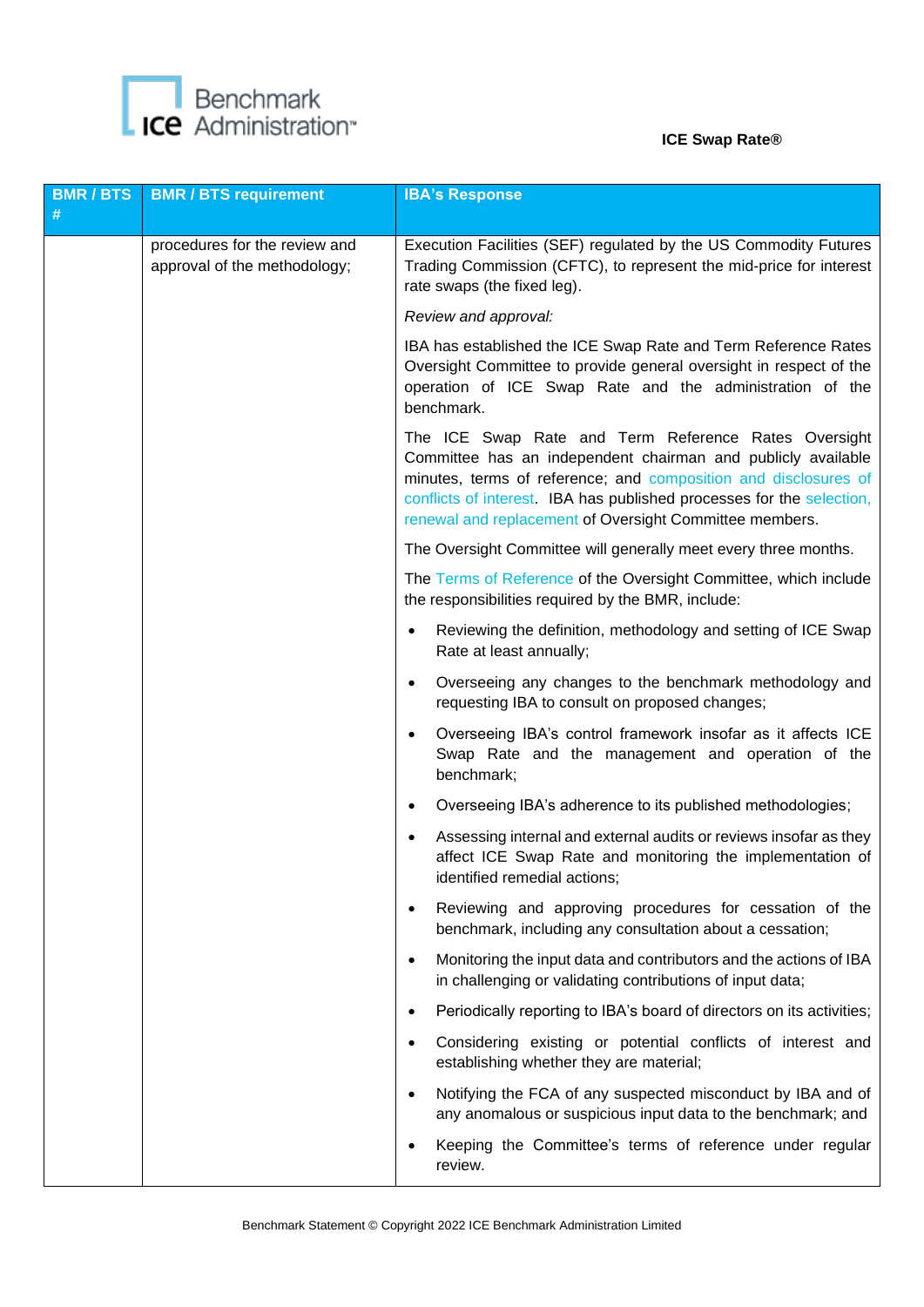

| <b>BMR/BTS</b><br>#                                                                                                                                                                                                                                                                                                                                                                                                                                               | <b>BMR / BTS requirement</b>                                                                                                                                                                                                                                                                                                                           | <b>IBA's Response</b>                                                                                                                                                                                                                                                                                                                                                                                                                                                                                                                                                                                                                                                                                                                                                                                                                                                                                                                                     |
|-------------------------------------------------------------------------------------------------------------------------------------------------------------------------------------------------------------------------------------------------------------------------------------------------------------------------------------------------------------------------------------------------------------------------------------------------------------------|--------------------------------------------------------------------------------------------------------------------------------------------------------------------------------------------------------------------------------------------------------------------------------------------------------------------------------------------------------|-----------------------------------------------------------------------------------------------------------------------------------------------------------------------------------------------------------------------------------------------------------------------------------------------------------------------------------------------------------------------------------------------------------------------------------------------------------------------------------------------------------------------------------------------------------------------------------------------------------------------------------------------------------------------------------------------------------------------------------------------------------------------------------------------------------------------------------------------------------------------------------------------------------------------------------------------------------|
|                                                                                                                                                                                                                                                                                                                                                                                                                                                                   |                                                                                                                                                                                                                                                                                                                                                        | The ICE Swap Rate benchmark methodology is approved by the<br>Board of IBA.                                                                                                                                                                                                                                                                                                                                                                                                                                                                                                                                                                                                                                                                                                                                                                                                                                                                               |
| <b>BMR</b><br>A benchmark statement shall<br>contain at least:<br>Art $27(2)(c)$<br>(c) the criteria and procedures<br>used to determine the benchmark,<br>including a description of the input<br>data, the priority given to different<br>types of input data, the minimum<br>data needed to determine a<br>benchmark, the use of any<br>models or methods of<br>extrapolation and any procedure<br>for rebalancing the constituents of<br>a benchmark's index; |                                                                                                                                                                                                                                                                                                                                                        | IBA has designed ICE Swap Rate to be representative of the<br>Underlying Economic Reality, being the mid-price for interest rate<br>swaps (the fixed leg), at particular times of the day, in three major<br>currencies (EUR, GBP and USD) and in tenors ranging from 1 year<br>to 30 years.<br>ICE Swap Rate follows a waterfall methodology. The first level of the<br>waterfall uses tradeable quotes from the central limit order books of<br>regulated, electronic, multilateral trading venues (MTFs or SEFs). If<br>these venues lack sufficient liquidity for IBA to calculate a rate, the<br>second level of the waterfall is to use dealer to client quotes from<br>electronic trading venues.<br>ICE Swap Rate is based on multiple snapshots randomly selected;<br>this methodology is designed to make the benchmark robust not only<br>against attempted manipulation but also when there are momentary<br>price aberrations in the market. |
|                                                                                                                                                                                                                                                                                                                                                                                                                                                                   | Other key features of the methodology are:<br>Volume Weighted Average Mid Prices (VWAMP) from Synthetic<br>Order Books are used which acts as a protection against<br>attempted manipulation;<br>Liquidity Checks exclude illiquid snapshots from the calculation;<br>the benchmark is therefore based only on VWAMPs from<br>reasonably sized volume; |                                                                                                                                                                                                                                                                                                                                                                                                                                                                                                                                                                                                                                                                                                                                                                                                                                                                                                                                                           |
|                                                                                                                                                                                                                                                                                                                                                                                                                                                                   |                                                                                                                                                                                                                                                                                                                                                        | Outlier Checks provide additional protection against momentary<br>$\bullet$<br>and unrepresentative spikes in price. The snapshots that pass<br>the liquidity checks are ranked in order of their VWAMPs and the<br>snapshots higher than the 75th percentile and lower than the<br>25th<br>percentile<br>discarded<br>leaving only the<br>are<br>most<br>representative snapshots;                                                                                                                                                                                                                                                                                                                                                                                                                                                                                                                                                                       |
|                                                                                                                                                                                                                                                                                                                                                                                                                                                                   |                                                                                                                                                                                                                                                                                                                                                        | Since the synthetic order books created for ICE Swap Rate take<br>$\bullet$<br>prices from multiple trading venues, it is possible to have bid<br>prices in the order book that are higher than the offer prices. A<br>crossed order book should only exist momentarily, since the<br>underlying market would quickly correct itself, and it would not<br>be truly representative of the market during the data collection<br>window. The ICE Swap Rate calculation therefore excludes any<br>crossed order books before discarding the outlier snapshots;                                                                                                                                                                                                                                                                                                                                                                                                |
|                                                                                                                                                                                                                                                                                                                                                                                                                                                                   |                                                                                                                                                                                                                                                                                                                                                        | To ensure that each published tenor is based on data spanning<br>$\bullet$<br>at least one quarter of the snapshots, at least 6 snapshots must<br>remain after the liquidity and crossed order book checks;                                                                                                                                                                                                                                                                                                                                                                                                                                                                                                                                                                                                                                                                                                                                               |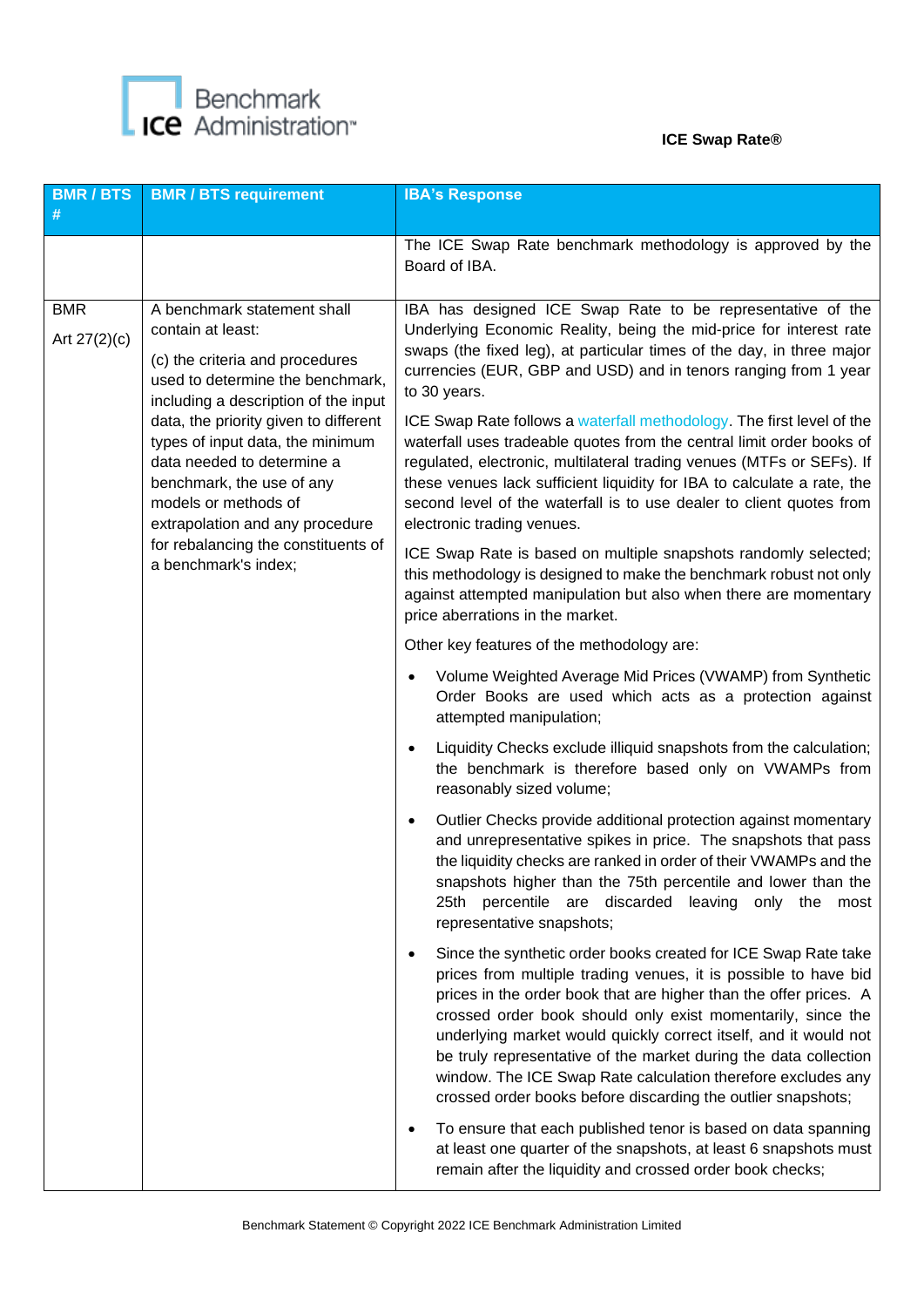

| <b>BMR/BTS</b><br># | <b>BMR / BTS requirement</b> | <b>IBA's Response</b>                                                           |                                 |                                                 |                    |                                                                                                                                                                                                                                                                                                                                                                                                                                                                                                                                                                                                   |
|---------------------|------------------------------|---------------------------------------------------------------------------------|---------------------------------|-------------------------------------------------|--------------------|---------------------------------------------------------------------------------------------------------------------------------------------------------------------------------------------------------------------------------------------------------------------------------------------------------------------------------------------------------------------------------------------------------------------------------------------------------------------------------------------------------------------------------------------------------------------------------------------------|
|                     |                              | $\bullet$                                                                       |                                 | they are indicative of a better quality market; |                    | Quality checks ensure that Volume Weighted Average Mid<br>Prices that are produced from bids and offers that sit closer<br>together (at a tighter spread) are given a higher weighting as<br>Movement interpolation was introduced into the ICE Swap Rate<br>methodology is applied, subject to the conditions set out below,<br>to address days when liquidity is missing in a small number of<br>tenors but present in neighbouring tenors. With movement<br>interpolation, IBA seeks to calculate 'missing' tenors using the<br>day-on-day move in adjacent tenors and the previous day's rate |
|                     |                              |                                                                                 | for the tenor, provided that:   |                                                 |                    |                                                                                                                                                                                                                                                                                                                                                                                                                                                                                                                                                                                                   |
|                     |                              | $\circ$                                                                         |                                 | the snapshots are crossed order books);         |                    | there are fewer than 6 valid snapshots (and not all 24 of                                                                                                                                                                                                                                                                                                                                                                                                                                                                                                                                         |
|                     |                              | $\circ$                                                                         |                                 | tenors is only one year on each side;           |                    | the gap between the target tenor and the neighbouring                                                                                                                                                                                                                                                                                                                                                                                                                                                                                                                                             |
|                     |                              | $\circ$                                                                         | interpolated, and               |                                                 |                    | both the neighbouring tenors are not themselves                                                                                                                                                                                                                                                                                                                                                                                                                                                                                                                                                   |
|                     |                              | $\circ$                                                                         | not interpolated.               |                                                 |                    | the previous day's publication for the target tenor was                                                                                                                                                                                                                                                                                                                                                                                                                                                                                                                                           |
|                     |                              | <b>Publication timings</b><br>The current benchmark runs for ICE Swap Rate are: |                                 |                                                 |                    |                                                                                                                                                                                                                                                                                                                                                                                                                                                                                                                                                                                                   |
|                     |                              | <b>Benchmark</b><br><b>Run</b>                                                  | <b>Base Time</b><br><b>Zone</b> | <b>Data</b><br><b>Collection</b>                | <b>Publication</b> | <b>Publication</b><br>(GMT<br>equivalent)                                                                                                                                                                                                                                                                                                                                                                                                                                                                                                                                                         |
|                     |                              | <b>EUR</b> Rates<br>1100                                                        | Frankfurt                       | 10:58-11:00                                     | 11:15              | 10:15                                                                                                                                                                                                                                                                                                                                                                                                                                                                                                                                                                                             |
|                     |                              | EUR Rates<br>1200                                                               | Frankfurt                       | 11:58-12:00                                     | 12:15              | 11:15                                                                                                                                                                                                                                                                                                                                                                                                                                                                                                                                                                                             |
|                     |                              | <b>GBP SONIA</b><br><b>Rates 1100</b>                                           | London                          | 10:58-11:00                                     | 11;15              | 11:15                                                                                                                                                                                                                                                                                                                                                                                                                                                                                                                                                                                             |
|                     |                              | <b>GBP SONIA</b><br><b>Rates 1100</b><br>Spread-<br>Adjusted                    | London                          | 10:58-11:00                                     | 11;15              | 11:15                                                                                                                                                                                                                                                                                                                                                                                                                                                                                                                                                                                             |
|                     |                              | USD Rates<br>1100                                                               | New York                        | 10:58-11:00                                     | 11:15              | 16:15                                                                                                                                                                                                                                                                                                                                                                                                                                                                                                                                                                                             |
|                     |                              | <b>USD</b><br>Spreads<br>1100                                                   | New York                        | 10:58-11:00                                     | 11:15              | 16:15                                                                                                                                                                                                                                                                                                                                                                                                                                                                                                                                                                                             |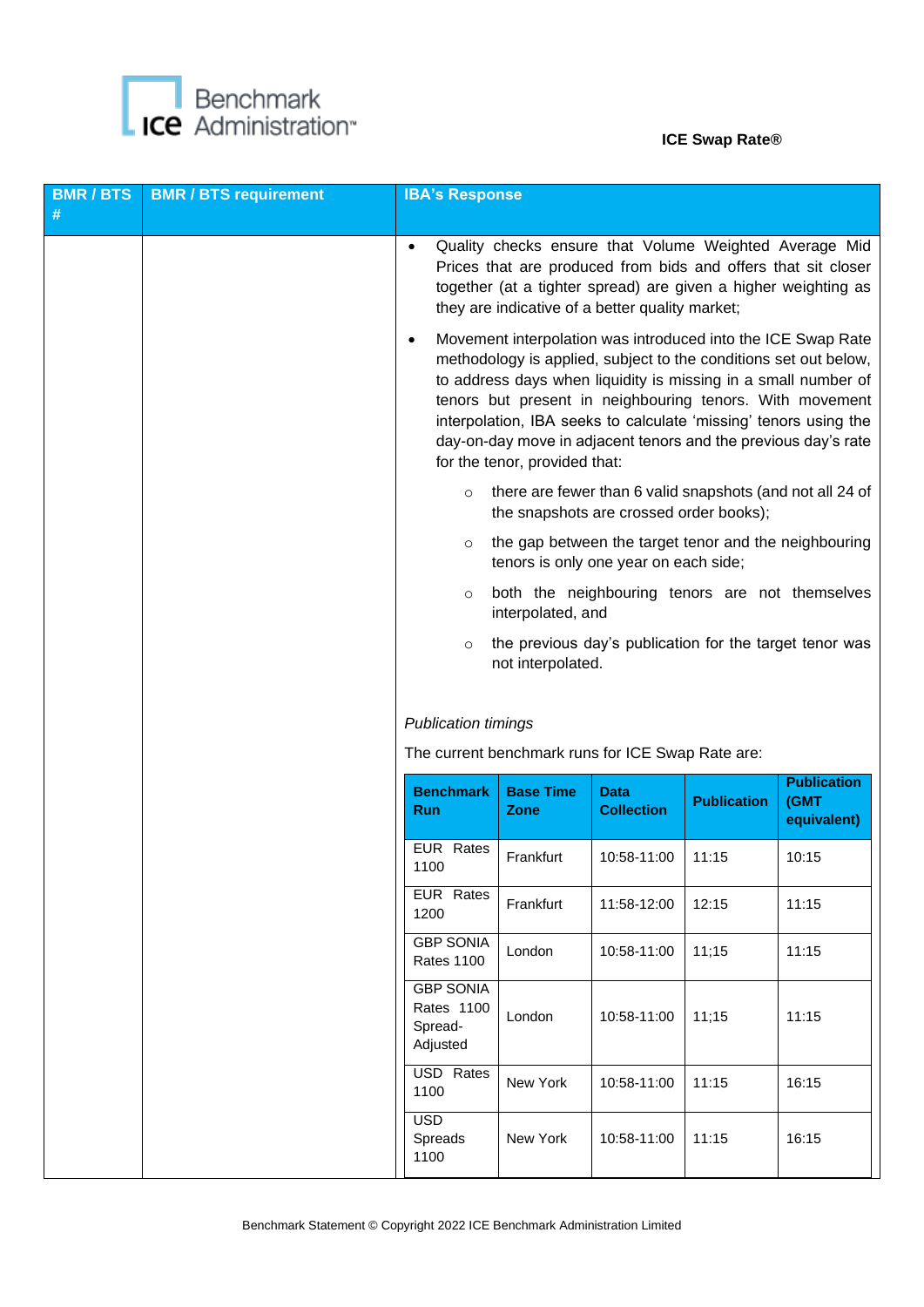

| <b>BMR/BTS</b><br>#          | <b>BMR / BTS requirement</b>                                                                                                                                                                                                                                                                                             | <b>IBA's Response</b>                                                                                                                                                                                                                                              |          |             |       |                                                                                                                                                                                                                                                                                                                                                                                                                                                                                                                                                                                                                                                                                                                              |
|------------------------------|--------------------------------------------------------------------------------------------------------------------------------------------------------------------------------------------------------------------------------------------------------------------------------------------------------------------------|--------------------------------------------------------------------------------------------------------------------------------------------------------------------------------------------------------------------------------------------------------------------|----------|-------------|-------|------------------------------------------------------------------------------------------------------------------------------------------------------------------------------------------------------------------------------------------------------------------------------------------------------------------------------------------------------------------------------------------------------------------------------------------------------------------------------------------------------------------------------------------------------------------------------------------------------------------------------------------------------------------------------------------------------------------------------|
|                              |                                                                                                                                                                                                                                                                                                                          | USD SOFR<br><b>Rates 1100</b>                                                                                                                                                                                                                                      | New York | 10:58-11:00 | 11:15 | 16:15                                                                                                                                                                                                                                                                                                                                                                                                                                                                                                                                                                                                                                                                                                                        |
|                              |                                                                                                                                                                                                                                                                                                                          | USD Rates<br>1500                                                                                                                                                                                                                                                  | New York | 14:58-15:00 | 15:15 | 20:15                                                                                                                                                                                                                                                                                                                                                                                                                                                                                                                                                                                                                                                                                                                        |
|                              |                                                                                                                                                                                                                                                                                                                          | is available on IBA's website.                                                                                                                                                                                                                                     |          |             |       | The tenors, day count and interest rate basis of each benchmark run                                                                                                                                                                                                                                                                                                                                                                                                                                                                                                                                                                                                                                                          |
| <b>BMR</b><br>Art 27(2)(d)   | A benchmark statement shall<br>contain at least:<br>(d) the controls and rules that<br>govern any exercise of judgement<br>or discretion by the administrator<br>or any contributors, to ensure<br>consistency in the use of such<br>judgement or discretion;                                                            | calculation of ICE Swap Rate.                                                                                                                                                                                                                                      |          |             |       | No expert judgement or discretion is exercised by IBA in the                                                                                                                                                                                                                                                                                                                                                                                                                                                                                                                                                                                                                                                                 |
| <b>BMR</b><br>Art 27(2)(e)   | A benchmark statement shall<br>contain at least:<br>(e) the procedures which govern<br>the determination of the<br>benchmark in periods of stress or<br>periods where transaction data<br>sources may be insufficient,<br>inaccurate or unreliable and the<br>potential limitations of the<br>benchmark in such periods; | failure impacting the provision of information, calculation and<br>publication.                                                                                                                                                                                    |          |             |       | IBA has business back-up and continuity arrangements, disaster<br>recovery procedures and published contingency policies and<br>procedures relating to situations where the input data is absent or<br>insufficient to publish a representative benchmark in accordance with<br>the Methodology, or where there is market disruption or infrastructure                                                                                                                                                                                                                                                                                                                                                                       |
| <b>BMR</b><br>Art $27(2)(f)$ | A benchmark statement shall<br>contain at least:<br>(f) the procedures for dealing with<br>errors in input data or in the<br>determination of the benchmark,<br>including when a redetermination<br>of the benchmark is required; and                                                                                    | to address whether (and if so, in which situations) it would be<br>appropriate for IBA to republish the ICE Swap Rate benchmark if,<br>calculation for a particular benchmark run.<br>users of ICE Swap Rate to know the accuracy of the benchmark, to<br>website. |          |             |       | IBA has a Republication Policy for ICE Swap Rate which is designed<br>after publication, an error were discovered in the input data or in the<br>A republication would cause significant market disruption and<br>therefore the balance of considerations indicates that IBA should not<br>republish the ICE Swap Rate benchmark. However, it is important for<br>allow them to assess the suitability of the benchmark for their uses;<br>IBA publishes on a quarterly basis whether any errors have occurred.<br>IBA has published an Insufficient Data Policy for ICE Swap Rate. An<br>explanation for the use of any contingency procedures or the<br>insufficient data/republication policy would be published on IBA's |
| <b>BMR</b><br>Art 27(2)(g)   | A benchmark statement shall<br>contain at least:                                                                                                                                                                                                                                                                         | See the response to BMR Art 27(1)(a) above.                                                                                                                                                                                                                        |          |             |       |                                                                                                                                                                                                                                                                                                                                                                                                                                                                                                                                                                                                                                                                                                                              |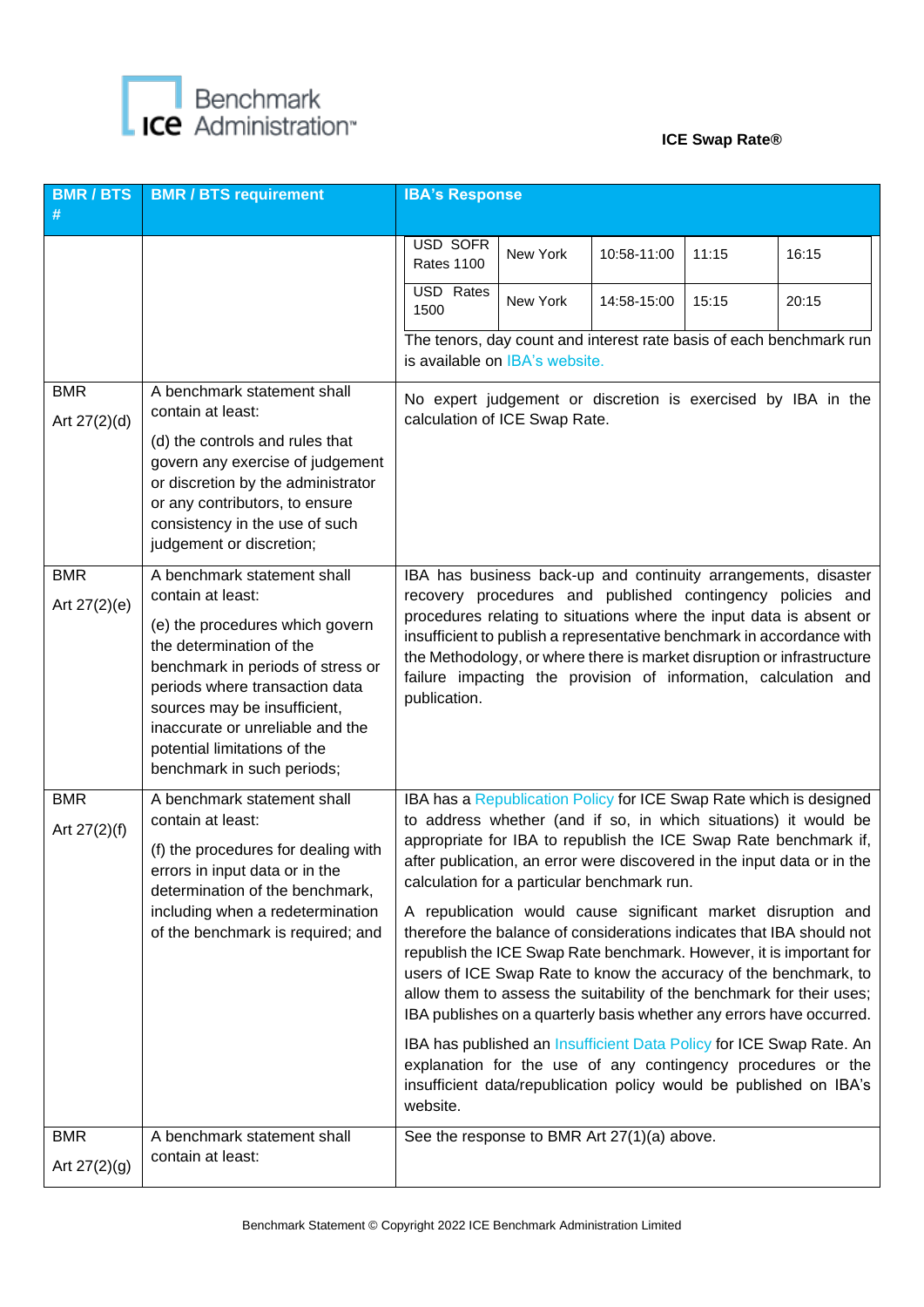

| <b>BMR/BTS</b><br>#           | <b>BMR / BTS requirement</b>                                                                                                                                                                                                                                                                                                      | <b>IBA's Response</b>                                                                                                                                                                                                                          |
|-------------------------------|-----------------------------------------------------------------------------------------------------------------------------------------------------------------------------------------------------------------------------------------------------------------------------------------------------------------------------------|------------------------------------------------------------------------------------------------------------------------------------------------------------------------------------------------------------------------------------------------|
|                               | (g) the identification of potential<br>limitations of the benchmark,<br>including its operation in illiquid or<br>fragmented markets and the<br>possible concentration of inputs.                                                                                                                                                 |                                                                                                                                                                                                                                                |
|                               | <b>BTS Article 1 - General disclosure requirements</b>                                                                                                                                                                                                                                                                            |                                                                                                                                                                                                                                                |
| <b>BTS</b><br>Art $(1)(1)(a)$ | The benchmark statement shall<br>state:<br>(a) the date of publication of the<br>statement and, where applicable,<br>the date of its last update;                                                                                                                                                                                 | This is on the title page of this document.                                                                                                                                                                                                    |
| <b>BTS</b><br>Art $(1)(1)(b)$ | The benchmark statement shall<br>state:                                                                                                                                                                                                                                                                                           | A list of the benchmark ISINs is enclosed.                                                                                                                                                                                                     |
|                               | (b) where available, the<br>international securities<br>identification number (ISIN) of the<br>benchmark or benchmarks;<br>alternatively, for a family of<br>benchmarks, the statement may<br>provide details of where the ISINs<br>are publicly accessible free of<br>charge;                                                    |                                                                                                                                                                                                                                                |
| <b>BTS</b><br>Art $(1)(1)(c)$ | The benchmark statement shall<br>state:<br>(c) whether the benchmark, or any<br>benchmark in the family of<br>benchmarks, is determined using<br>contributions of input data;                                                                                                                                                     | The benchmark is not determined using contributions of input data,<br>and nor is any benchmark in the family of benchmarks.                                                                                                                    |
| <b>BTS</b><br>Art $(1)(1)(d)$ | The benchmark statement shall<br>state:<br>(d) whether the benchmark or any<br>benchmark in the family of<br>benchmarks qualifies as one of<br>the types of benchmarks listed<br>under Title III of Regulation (EU)<br>2016/1011, including the specific<br>provision by virtue of which the<br>benchmark qualifies as that type. | The value of contracts referencing the benchmark exceeds the<br>thresholds for Significant or Non-significant benchmarks.<br>ICE Swap Rate is not any of the following BMR types of benchmark:<br>Regulated-data; Interest rate; or Commodity. |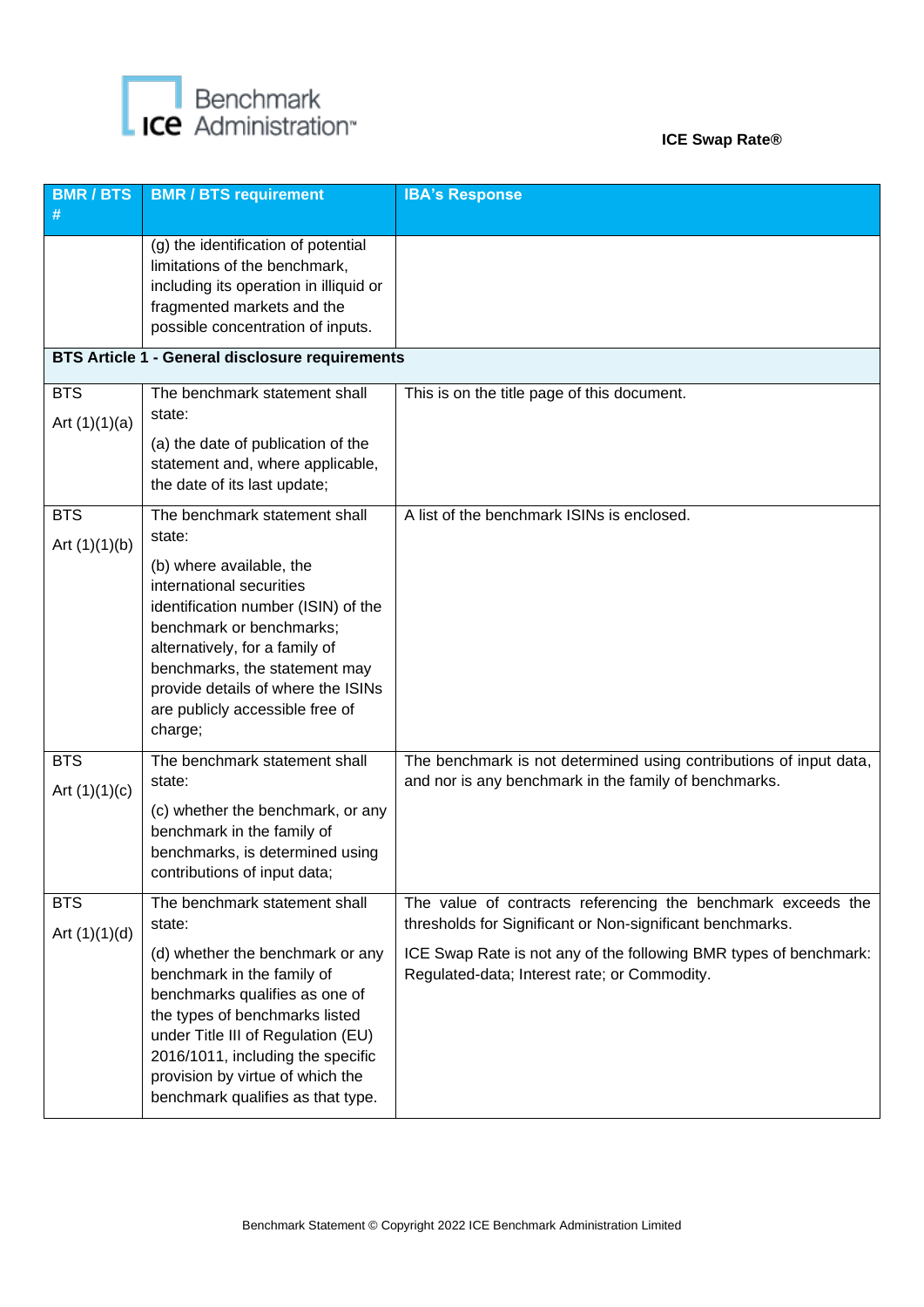

| <b>BMR/BTS</b><br>#                                                 | <b>BMR / BTS requirement</b>                                                                                                                                                                                                                                                                                                                                                                                                                                                                                                                                                                                                                | <b>IBA's Response</b>                                                                                                                                                                                                                                                                                                                                                                                                                                                                                                                                                                                                                                                                                                                                                                                                                                                                                                                                              |
|---------------------------------------------------------------------|---------------------------------------------------------------------------------------------------------------------------------------------------------------------------------------------------------------------------------------------------------------------------------------------------------------------------------------------------------------------------------------------------------------------------------------------------------------------------------------------------------------------------------------------------------------------------------------------------------------------------------------------|--------------------------------------------------------------------------------------------------------------------------------------------------------------------------------------------------------------------------------------------------------------------------------------------------------------------------------------------------------------------------------------------------------------------------------------------------------------------------------------------------------------------------------------------------------------------------------------------------------------------------------------------------------------------------------------------------------------------------------------------------------------------------------------------------------------------------------------------------------------------------------------------------------------------------------------------------------------------|
| <b>BTS</b><br>Art $(1)(2)(a)$                                       | In defining the market or<br>economic reality, the benchmark<br>statement shall include at least<br>the following information:<br>(a) a general description of the<br>market or economic reality;                                                                                                                                                                                                                                                                                                                                                                                                                                           | See the response to BMR Art 27(1)(a) above.                                                                                                                                                                                                                                                                                                                                                                                                                                                                                                                                                                                                                                                                                                                                                                                                                                                                                                                        |
| <b>BTS</b><br>Art $(1)(2)(b)$                                       | In defining the market or<br>economic reality, the benchmark<br>statement shall include at least<br>the following information:<br>(b) the geographical boundaries, if<br>any, of the market or economic<br>reality;                                                                                                                                                                                                                                                                                                                                                                                                                         | There are no geographical boundaries to the benchmark.                                                                                                                                                                                                                                                                                                                                                                                                                                                                                                                                                                                                                                                                                                                                                                                                                                                                                                             |
| <b>BTS</b><br>Art $(1)(2)(c)$                                       | In defining the market or<br>economic reality, the benchmark<br>statement shall include at least<br>the following information:<br>(c) any other information that the<br>administrator reasonably<br>considers to be relevant or useful<br>to help users or potential users of<br>the benchmark to understand the<br>relevant features of the market or<br>economic reality, including at least<br>the following elements insofar as<br>reliable data on these elements is<br>available:<br>(i) information on actual or<br>potential participants in the<br>market;<br>(ii) an indication of the size of the<br>market or economic reality. | See the response to BMR Art 27(1)(a) and RTS Art (1)(2)(b) above.<br>IBA transitioned the benchmark methodology in March 2015 from<br>being a polled rate to one based on tradable quotes sourced from<br>regulated electronic trading venues which are Multilateral Trading<br>Facilities (MTFs) regulated by the FCA and Swap Execution Facilities<br>regulated by the US Commodity Futures Trading Commission<br>(CFTC). ICE Swap Rate is used as the exercise value for cash-<br>settled swaptions, for close-out payments on early terminations of<br>interest rate swaps, for some floating rate bonds and for valuing<br>portfolios of interest rate swaps, among others.<br>ICE Swap Rate is calculated by working out the theoretical mid-price<br>to fill a trade of Standard Market Size (SMS) using the best prices<br>available on relevant regulated electronic trading venues at the<br>specified times and in the specified currencies and tenors. |
| <b>BTS</b><br>Art $(1)(3)(a)$<br>Art $(1)(3)(b)$<br>Art $(1)(3)(c)$ | In defining the potential limitations<br>of the benchmark and the<br>circumstances in which the<br>measurement of the market or<br>economic reality may become<br>unreliable, the benchmark<br>statement shall include at least:<br>(a) a description of the<br>circumstances in which the<br>administrator would lack sufficient                                                                                                                                                                                                                                                                                                           | See the response to BMR Art 27(1)(a) above.                                                                                                                                                                                                                                                                                                                                                                                                                                                                                                                                                                                                                                                                                                                                                                                                                                                                                                                        |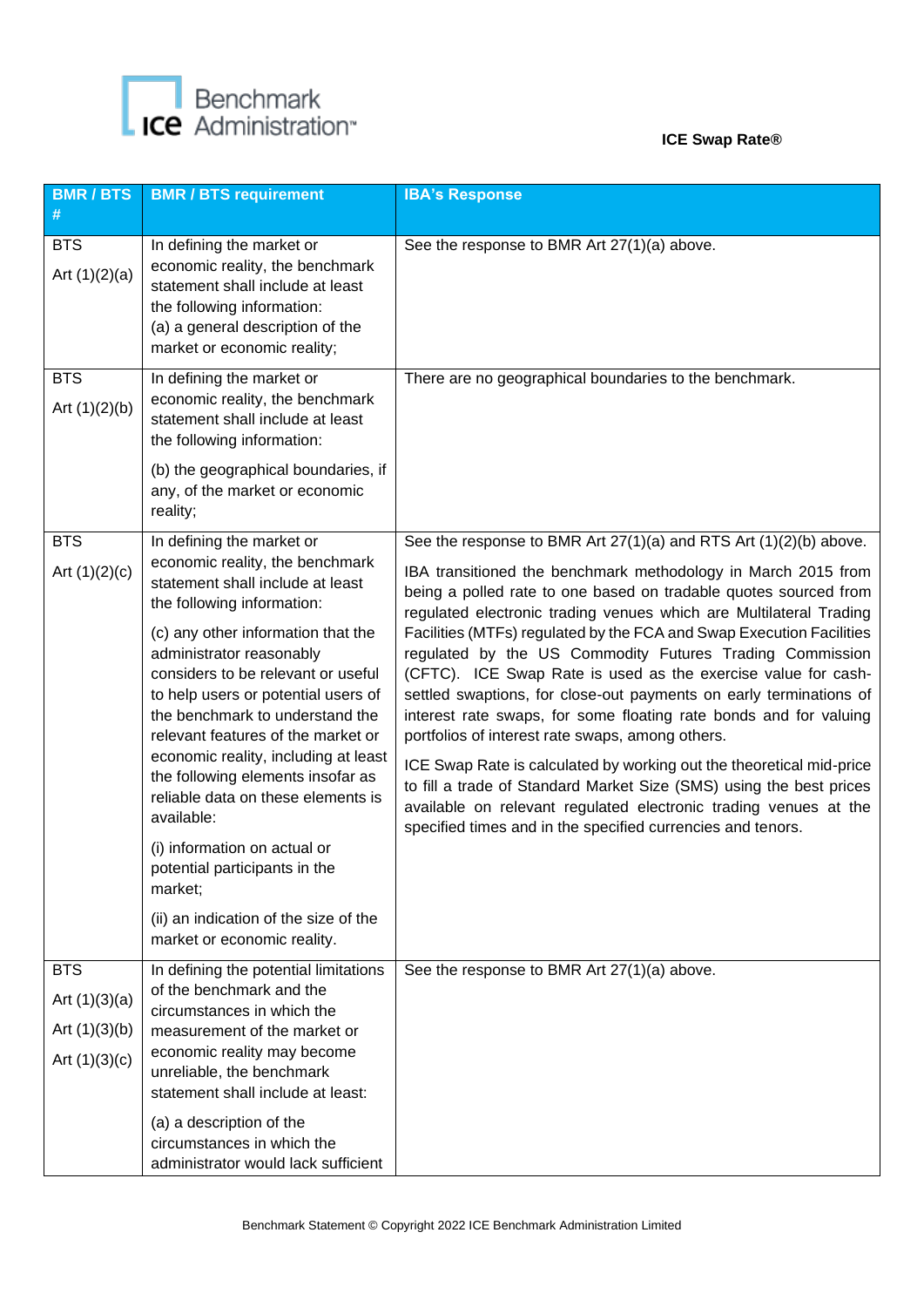

| <b>BMR/BTS</b><br>#        | <b>BMR / BTS requirement</b>                                                                                                                                                                                                                                                                                                                                                                                                                                        | <b>IBA's Response</b>                                                                                                                                                                                                                                                                               |
|----------------------------|---------------------------------------------------------------------------------------------------------------------------------------------------------------------------------------------------------------------------------------------------------------------------------------------------------------------------------------------------------------------------------------------------------------------------------------------------------------------|-----------------------------------------------------------------------------------------------------------------------------------------------------------------------------------------------------------------------------------------------------------------------------------------------------|
|                            | input data to determine the<br>benchmark in accordance with the<br>methodology;                                                                                                                                                                                                                                                                                                                                                                                     |                                                                                                                                                                                                                                                                                                     |
|                            | (b) where relevant, a description<br>of instances when the accuracy<br>and reliability of the methodology<br>used for determining the<br>benchmark can no longer be<br>ensured, such as when the<br>administrator deems the liquidity<br>in the underlying market as<br>insufficient;                                                                                                                                                                               |                                                                                                                                                                                                                                                                                                     |
|                            | (c) any other information that the<br>administrator reasonably<br>considers to be relevant or useful<br>to help users and potential users<br>to understand the circumstances<br>in which the measurement of the<br>market or economic reality may<br>become unreliable, including a<br>description of what might<br>constitute an exceptional market<br>event.                                                                                                      |                                                                                                                                                                                                                                                                                                     |
| <b>RTS</b><br>Art $(1)(4)$ | In specifying the controls and<br>rules that govern any exercise of<br>judgement or discretion by the<br>administrator or any contributors<br>in calculating the benchmark or<br>benchmarks, the benchmark<br>statement shall include an outline<br>of each step of the process for<br>any ex post evaluation of the use<br>of discretion, together with a clear<br>indication of the position of any<br>person(s) responsible for carrying<br>out the evaluations. | See the response to BMR Art 27(1)(b) above.                                                                                                                                                                                                                                                         |
| <b>BTS</b><br>Art $(1)(5)$ | In specifying the procedures for<br>review of the methodology, the<br>benchmark statement shall at<br>least outline the procedures for<br>public consultation on any<br>material changes to the<br>methodology.                                                                                                                                                                                                                                                     | IBA typically designs evolutionary enhancements to benchmarks,<br>and it is important for IBA to gain feedback on proposed changes<br>where they are material to the benchmark.<br>IBA therefore consults publicly from time to time on proposed<br>material changes in relation to IBA benchmarks. |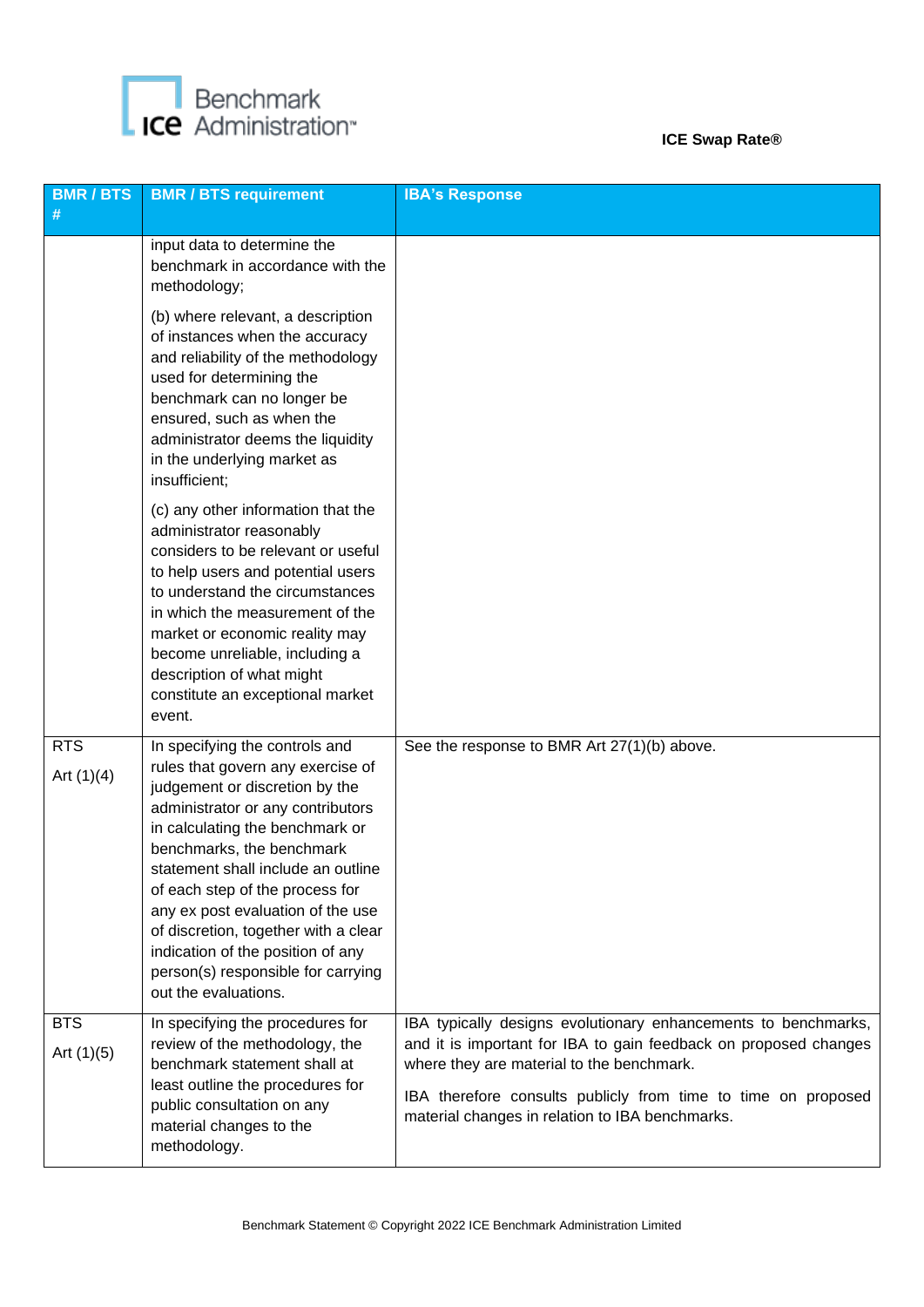

| <b>BMR/BTS</b><br>#                        | <b>BMR / BTS requirement</b>                                                                                                                                                                                                                                                         | <b>IBA's Response</b>                                                                                                                                                  |
|--------------------------------------------|--------------------------------------------------------------------------------------------------------------------------------------------------------------------------------------------------------------------------------------------------------------------------------------|------------------------------------------------------------------------------------------------------------------------------------------------------------------------|
|                                            |                                                                                                                                                                                                                                                                                      | IBA's Consultation Policy outlines the considerations that inform<br>public consultations and the steps that IBA takes when seeking<br>feedback on material proposals. |
|                                            | RTS Article 2 - Specific disclosure requirements for regulated-data benchmarks                                                                                                                                                                                                       |                                                                                                                                                                        |
| <b>BTS</b><br>Art $(2)(a)$<br>Art $(2)(b)$ | In addition to the information to be<br>included pursuant to Article 1, for<br>a regulated-data benchmark or,<br>where applicable, family of<br>regulated-data benchmarks, the<br>benchmark statement shall state<br>at least the following in its<br>description of the input data: | Not applicable                                                                                                                                                         |
|                                            | (a) the sources of the input data<br>used;<br>(b) for each source, the relevant<br>type, as listed in Article 3(1)(24) of<br>Regulation (EU) 2016/1011                                                                                                                               |                                                                                                                                                                        |
|                                            | RTS Article 3 - Specific disclosure requirements for interest rate benchmarks                                                                                                                                                                                                        |                                                                                                                                                                        |
| <b>BTS</b><br>Art $(3)$                    | In addition to the information to be<br>included pursuant to Article 1, for<br>an interest rate benchmark or,<br>where applicable, family of<br>interest rate benchmarks, the<br>benchmark statement shall<br>include at least the following<br>information:                         | Not applicable                                                                                                                                                         |
|                                            | (a) a reference alerting<br>users to the additional<br>regulatory regime applicable<br>to interest rate benchmarks<br>under Annex I to Regulation<br>(EU) 2016/1011;                                                                                                                 |                                                                                                                                                                        |
|                                            | (b) a description of the<br>arrangements that have been put<br>in place to comply with that<br>Annex.                                                                                                                                                                                |                                                                                                                                                                        |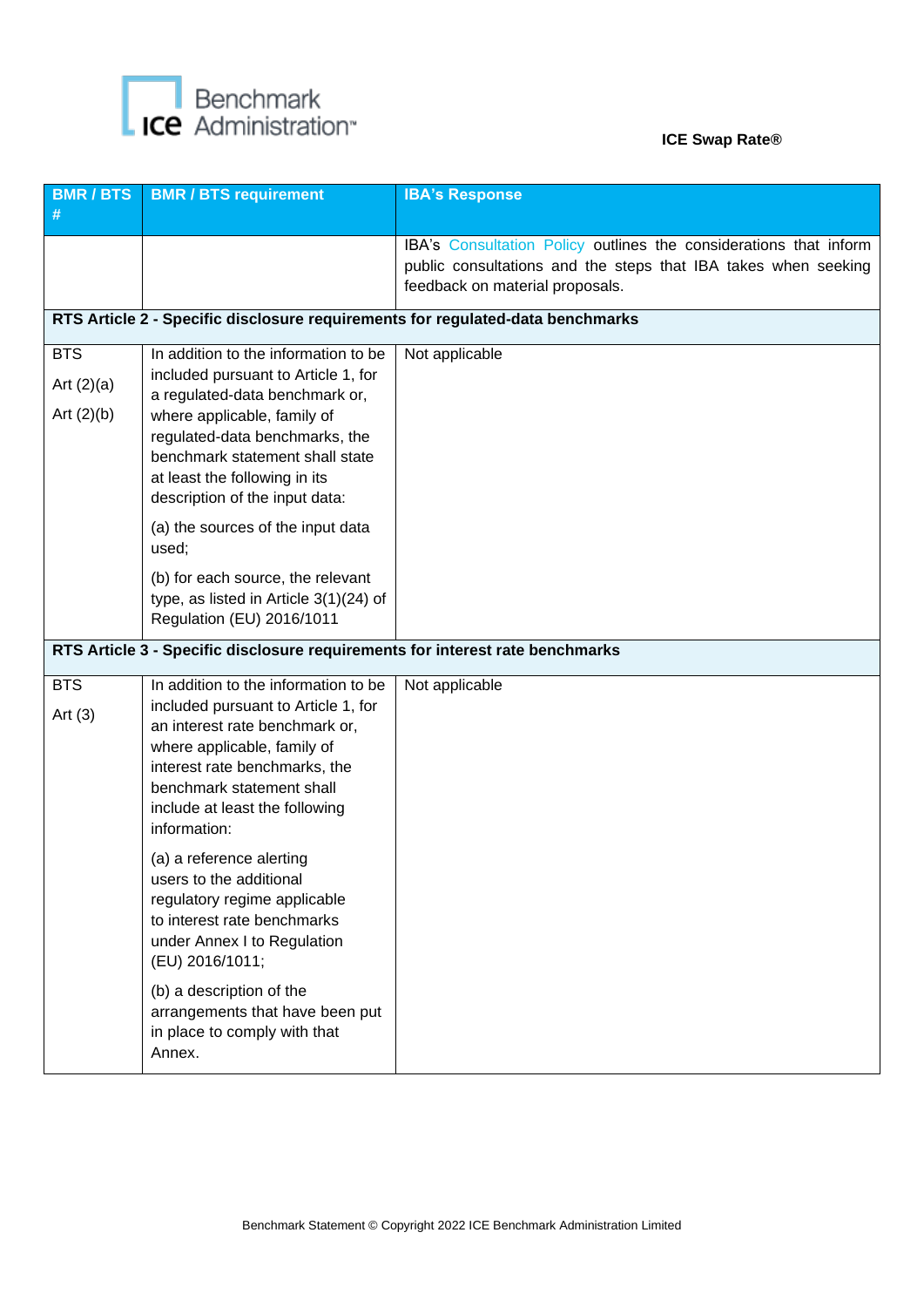

| <b>BMR/BTS</b><br>#                                                        | <b>BMR / BTS requirement</b>                                                                                                                                                                                                                                                                                                                                                                                                                                            | <b>IBA's Response</b> |
|----------------------------------------------------------------------------|-------------------------------------------------------------------------------------------------------------------------------------------------------------------------------------------------------------------------------------------------------------------------------------------------------------------------------------------------------------------------------------------------------------------------------------------------------------------------|-----------------------|
|                                                                            | RTS Article 4 - Specific disclosure requirements for commodity benchmarks                                                                                                                                                                                                                                                                                                                                                                                               |                       |
| <b>BTS</b><br>Art $(4)(a)$<br>Art $(4)(b)$<br>Art $(4)(c)$<br>Art $(4)(d)$ | In addition to the information to be<br>included pursuant to Article 1, for<br>a commodity benchmark or,<br>where applicable, family of<br>commodity benchmarks, the<br>benchmark statement shall at<br>least:<br>(a) indicate whether the<br>requirements of Title II of, or<br>Annex II to, Regulation (EU)<br>2016/1011 apply to the<br>benchmark, or family of<br>benchmarks as prescribed by<br>Article 19 of that Regulation;<br>(b) include an explanation as to | Not applicable        |
|                                                                            | why Title II of or, as the case may<br>be, Annex II to that Regulation<br>applies;<br>(c) include in the definitions of key<br>terms a concise description of the<br>criteria that define the relevant<br>underlying physical commodity;<br>(d) where applicable, indicate<br>where the explanations are<br>published that the administrator is<br>required to publish under<br>paragraph 7 of Annex II to that<br>Regulation.                                          |                       |
|                                                                            | RTS Article 5 - Specific disclosure requirements for critical benchmarks                                                                                                                                                                                                                                                                                                                                                                                                |                       |
| <b>RTS</b><br>Art $(5)(a)$<br>Art $(5)(b)$                                 | In addition to the information to be<br>included pursuant to Article 1, for<br>a critical benchmark, or, where<br>applicable, a family of<br>benchmarks that contains at least<br>one critical benchmark, the<br>benchmark statement shall<br>include at least the following<br>information:<br>(a) a reference alerting                                                                                                                                                | Not applicable        |
|                                                                            | users to the enhanced<br>regulatory regime                                                                                                                                                                                                                                                                                                                                                                                                                              |                       |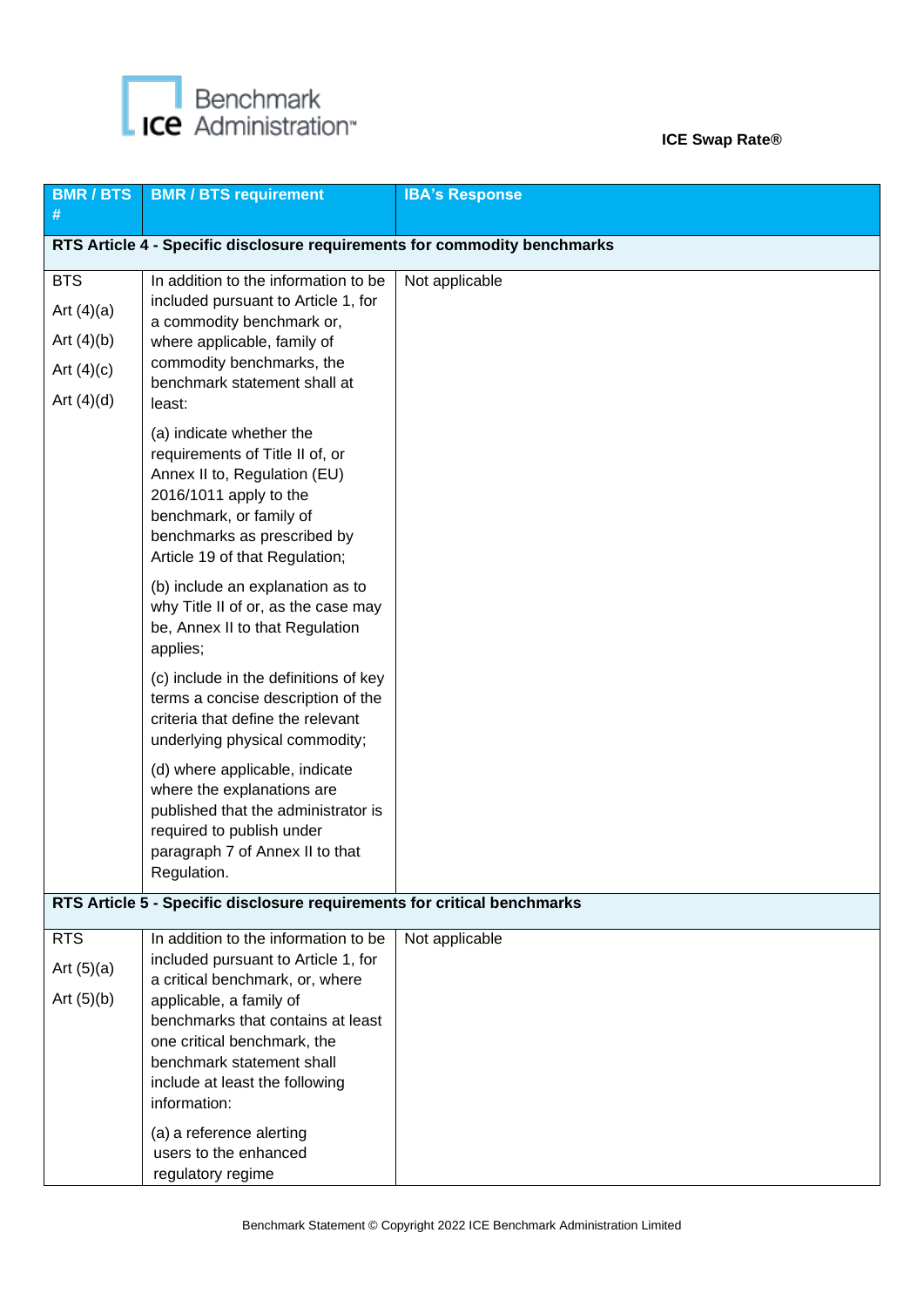

| <b>BMR/BTS</b><br>#                        | <b>BMR / BTS requirement</b>                                                                                                                                                                                                                                                                                                                         | <b>IBA's Response</b>                                                                                                                                                                                                                                                                                                                                                    |
|--------------------------------------------|------------------------------------------------------------------------------------------------------------------------------------------------------------------------------------------------------------------------------------------------------------------------------------------------------------------------------------------------------|--------------------------------------------------------------------------------------------------------------------------------------------------------------------------------------------------------------------------------------------------------------------------------------------------------------------------------------------------------------------------|
|                                            | applicable to critical<br>benchmarks under<br>Regulation (EU) 2016/1011;<br>(b) a statement indicating                                                                                                                                                                                                                                               |                                                                                                                                                                                                                                                                                                                                                                          |
|                                            | how users will be informed<br>of any delay in the<br>publication of the<br>benchmark or of any re-de-<br>termination of the<br>benchmark, and indicating<br>the (expected) duration of<br>measures.                                                                                                                                                  |                                                                                                                                                                                                                                                                                                                                                                          |
| <b>RTS Article 6 - Updates</b>             |                                                                                                                                                                                                                                                                                                                                                      |                                                                                                                                                                                                                                                                                                                                                                          |
| <b>BTS</b><br>Art $(6)(a)$<br>Art $(6)(b)$ | In addition to the cases referred to<br>in the third subparagraph of<br>Article 27(1) of Regulation (EU)<br>2016/1011, an update of the<br>benchmark statement shall be<br>required whenever the information<br>contained in the statement ceases<br>to be correct or sufficiently<br>precise, and including in any<br>event in the following cases: | This Benchmark Statement is subject to review by the ICE Swap<br>Rate and Term Reference Rates Oversight Committee at least<br>annually.<br>It will additionally be reviewed and updated if the information it<br>provides is no longer correct or sufficiently precise, including if there<br>is a material change in the methodology for determining the<br>benchmark. |
|                                            | (a) whenever there is a change<br>in the type of the benchmark;<br>(b) whenever there is a material<br>change in the methodology<br>used for determining the<br>benchmark or, if the<br>benchmark statement is for a<br>family of benchmarks, in the                                                                                                 |                                                                                                                                                                                                                                                                                                                                                                          |

------------------------------------------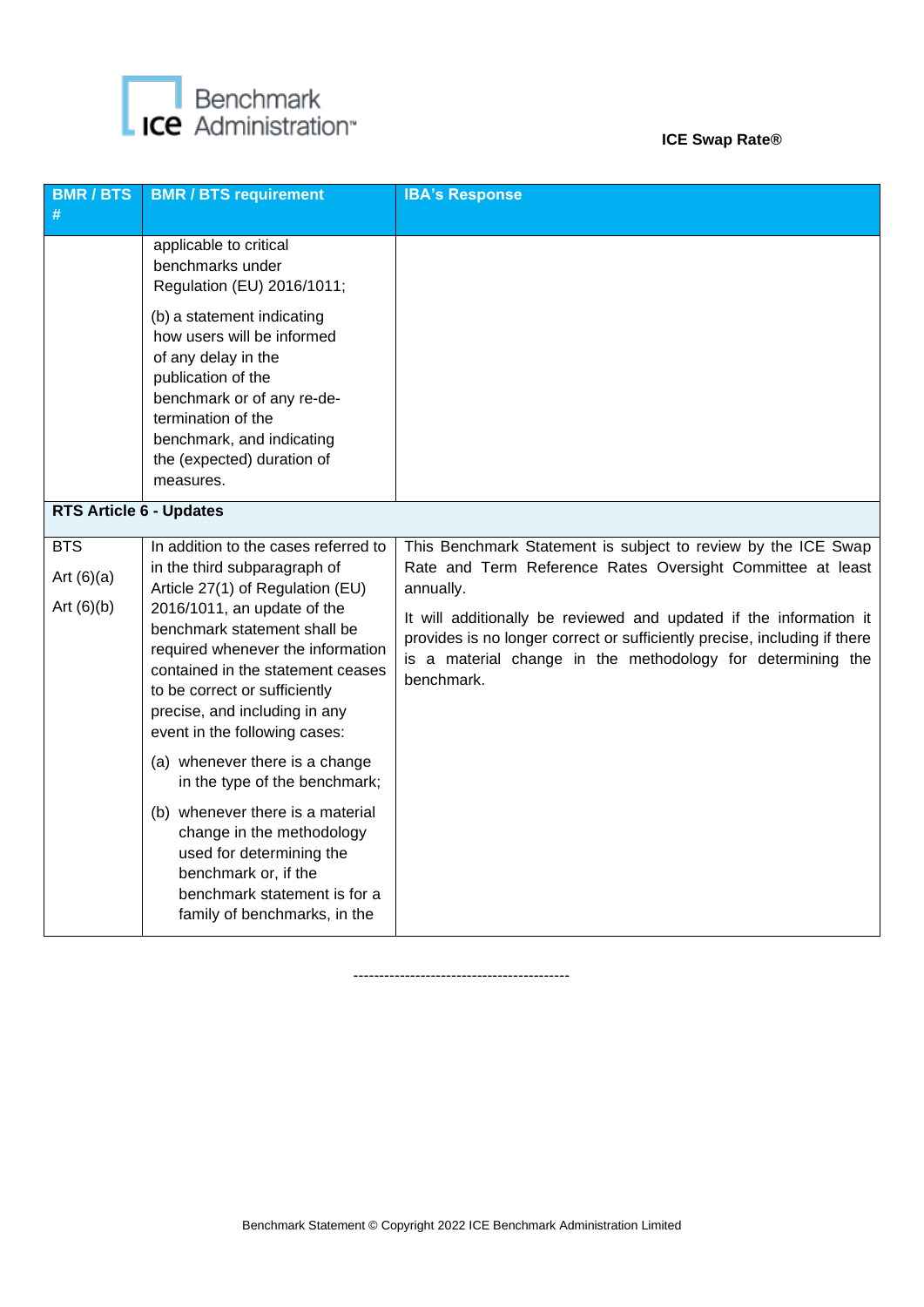



#### *ANNEX I*

| <b>CLIMATE-RELATED DISCLOSURES</b>                                  |                                                                                                      |  |  |  |
|---------------------------------------------------------------------|------------------------------------------------------------------------------------------------------|--|--|--|
| <b>SECTION 1 - CONSIDERATION OF ESG FACTORS</b>                     |                                                                                                      |  |  |  |
| Item 1. Name of the benchmark                                       | <b>ICE Benchmark Administration Ltd</b>                                                              |  |  |  |
| administrator.                                                      |                                                                                                      |  |  |  |
| Item 2. Type of benchmark.                                          | Fixed Income Corporate Benchmark                                                                     |  |  |  |
| Choose from the list provided in                                    |                                                                                                      |  |  |  |
| Annex II.                                                           |                                                                                                      |  |  |  |
| Item 3. Name of the benchmark.                                      | ICE Swap Rate®                                                                                       |  |  |  |
| Item 4. Does the benchmark pursue                                   | □ Yes ⊠ No                                                                                           |  |  |  |
| ESG objectives?                                                     |                                                                                                      |  |  |  |
| Item 5. Where the response to Item                                  | □ Yes ⊠ No                                                                                           |  |  |  |
| 4 is negative, is any EU Climate                                    |                                                                                                      |  |  |  |
| <b>Transition Benchmark or EU Paris-</b>                            |                                                                                                      |  |  |  |
| aligned Benchmark available in the                                  |                                                                                                      |  |  |  |
| portfolio of the benchmark                                          |                                                                                                      |  |  |  |
| administrator or does the                                           |                                                                                                      |  |  |  |
| benchmark administrator have                                        |                                                                                                      |  |  |  |
| benchmarks that pursue ESG                                          |                                                                                                      |  |  |  |
| objectives or take into account ESG                                 |                                                                                                      |  |  |  |
| factors?                                                            |                                                                                                      |  |  |  |
|                                                                     | Item 6. Where the response to Item 4 is positive, provide details on ESG factors, in accordance      |  |  |  |
|                                                                     | with Article 27(2a) of Regulation (EU) 2016/1011, including on the ESG factors listed in Annex II to |  |  |  |
| this Regulation, depending on the type of benchmark concerned.      |                                                                                                      |  |  |  |
|                                                                     | The ESG factors shall not be disclosed for each constituent of the benchmarks but shall be           |  |  |  |
| disclosed at an aggregated weighted average value of the benchmark. |                                                                                                      |  |  |  |
| a) List of combined ESG factors:                                    | Details on each ESG factor:                                                                          |  |  |  |
|                                                                     | Not applicable                                                                                       |  |  |  |
| b) List of environmental factors:                                   | Details on each ESG factor:                                                                          |  |  |  |
|                                                                     | Not applicable                                                                                       |  |  |  |
| c) List of social factors:                                          | Details on each ESG factor:                                                                          |  |  |  |
|                                                                     | Not applicable                                                                                       |  |  |  |
| d) List of governance factors:                                      | Details on each ESG factor:                                                                          |  |  |  |
|                                                                     | Not applicable                                                                                       |  |  |  |
| Item 7. Data and standards used.                                    |                                                                                                      |  |  |  |
| a) Description of data sources used                                 | Not applicable                                                                                       |  |  |  |
| to provide information on the ESG                                   |                                                                                                      |  |  |  |
| factors in the benchmark statement.                                 |                                                                                                      |  |  |  |
| Describe how the data used to                                       |                                                                                                      |  |  |  |
| provide information on the ESG                                      |                                                                                                      |  |  |  |
| factors in the benchmark statement                                  |                                                                                                      |  |  |  |
| are sourced and whether, and to                                     |                                                                                                      |  |  |  |
| what extent, data are estimated or                                  |                                                                                                      |  |  |  |
| reported.                                                           |                                                                                                      |  |  |  |
| b) Reference standards.                                             | Not applicable                                                                                       |  |  |  |
|                                                                     |                                                                                                      |  |  |  |
| List the supporting standards used                                  |                                                                                                      |  |  |  |
| for the reporting under item 6.                                     |                                                                                                      |  |  |  |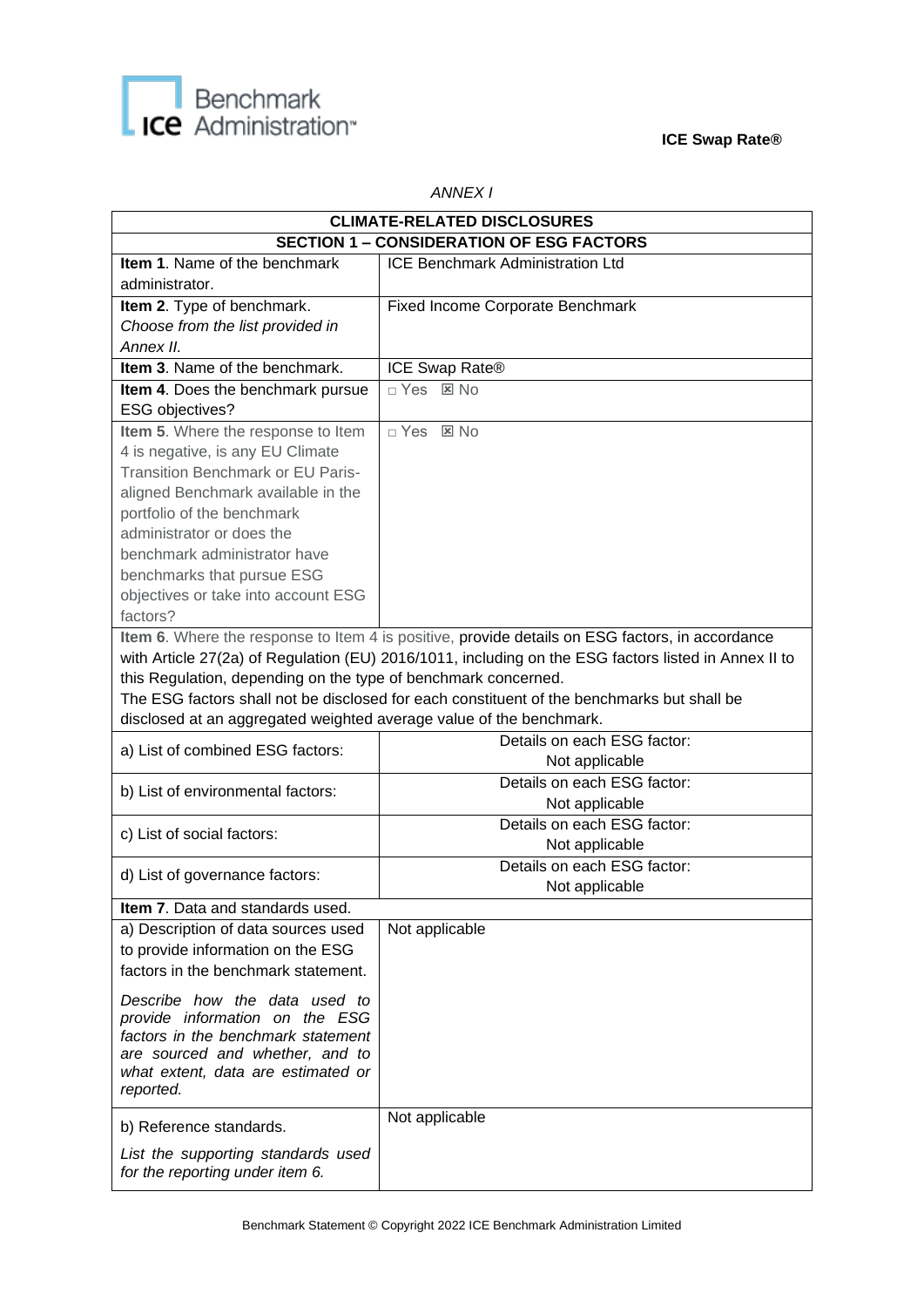

| <b>SECTION 2 - ADDITIONAL DISCLOSURE REQUIREMENTS</b> |                                                                   |                                                                                                 |
|-------------------------------------------------------|-------------------------------------------------------------------|-------------------------------------------------------------------------------------------------|
|                                                       |                                                                   | Item 8. Where a benchmark is labelled as 'EU Climate Transition Benchmark' or 'EU Paris-aligned |
|                                                       |                                                                   | Benchmark', benchmark administrators shall also disclose the following information:             |
| a)                                                    | forward-looking year-on-year                                      | Not applicable                                                                                  |
|                                                       | decarbonisation trajectory;                                       |                                                                                                 |
| b)                                                    | degree to which the IPCC                                          | Not applicable                                                                                  |
|                                                       | decarbonisation trajectory                                        |                                                                                                 |
|                                                       | (1,5°C with no or limited                                         |                                                                                                 |
|                                                       | overshoot) has been achieved                                      |                                                                                                 |
|                                                       | on average per year since                                         |                                                                                                 |
| creation;                                             |                                                                   |                                                                                                 |
| C)                                                    | overlap between those                                             | Not applicable                                                                                  |
|                                                       | benchmarks and their                                              |                                                                                                 |
|                                                       | investable universe, as defined                                   |                                                                                                 |
|                                                       | in Article 2, point (c), of                                       |                                                                                                 |
|                                                       | <b>Commission Delegated</b>                                       |                                                                                                 |
|                                                       | Regulation (EU) /, using                                          |                                                                                                 |
|                                                       | the active share at asset level.                                  |                                                                                                 |
|                                                       |                                                                   | <b>SECTION 3 - DISCLOSURE OF THE ALIGNMENT WITH THE OBJECTIVES OF THE PARIS</b>                 |
|                                                       |                                                                   | <b>AGREEMENT</b>                                                                                |
|                                                       |                                                                   | Item 9. For significant equity benchmarks, significant bond benchmarks, EU Climate Transition   |
|                                                       |                                                                   | Benchmarks and EU Paris-aligned Benchmarks, benchmark administrators shall also disclose the    |
| following information:                                |                                                                   |                                                                                                 |
| a)                                                    | the temperature scenario, in                                      | Not applicable                                                                                  |
|                                                       | accordance with international                                     |                                                                                                 |
|                                                       | standards, used for the                                           |                                                                                                 |
|                                                       | alignment with the target of                                      |                                                                                                 |
|                                                       | reducing GHG emissions or the                                     |                                                                                                 |
|                                                       | attainment of the objectives of                                   |                                                                                                 |
|                                                       | the Paris Agreement;<br>the name of the provider of the           |                                                                                                 |
| b)                                                    |                                                                   | Not applicable                                                                                  |
|                                                       | temperature scenario used for                                     |                                                                                                 |
|                                                       | the alignment with the target of<br>reducing GHG emissions or the |                                                                                                 |
|                                                       | attainment of the objectives of                                   |                                                                                                 |
|                                                       | the Paris Agreement;                                              |                                                                                                 |
| c)                                                    | the methodology used for the                                      | Not applicable                                                                                  |
|                                                       | measurement of the alignment                                      |                                                                                                 |
|                                                       | with the temperature scenario;                                    |                                                                                                 |
| d)                                                    | the hyperlink to the website of                                   | Not applicable                                                                                  |
|                                                       | the temperature scenario used.                                    |                                                                                                 |
|                                                       | Information updated on:                                           |                                                                                                 |
|                                                       |                                                                   | 04 January 2022                                                                                 |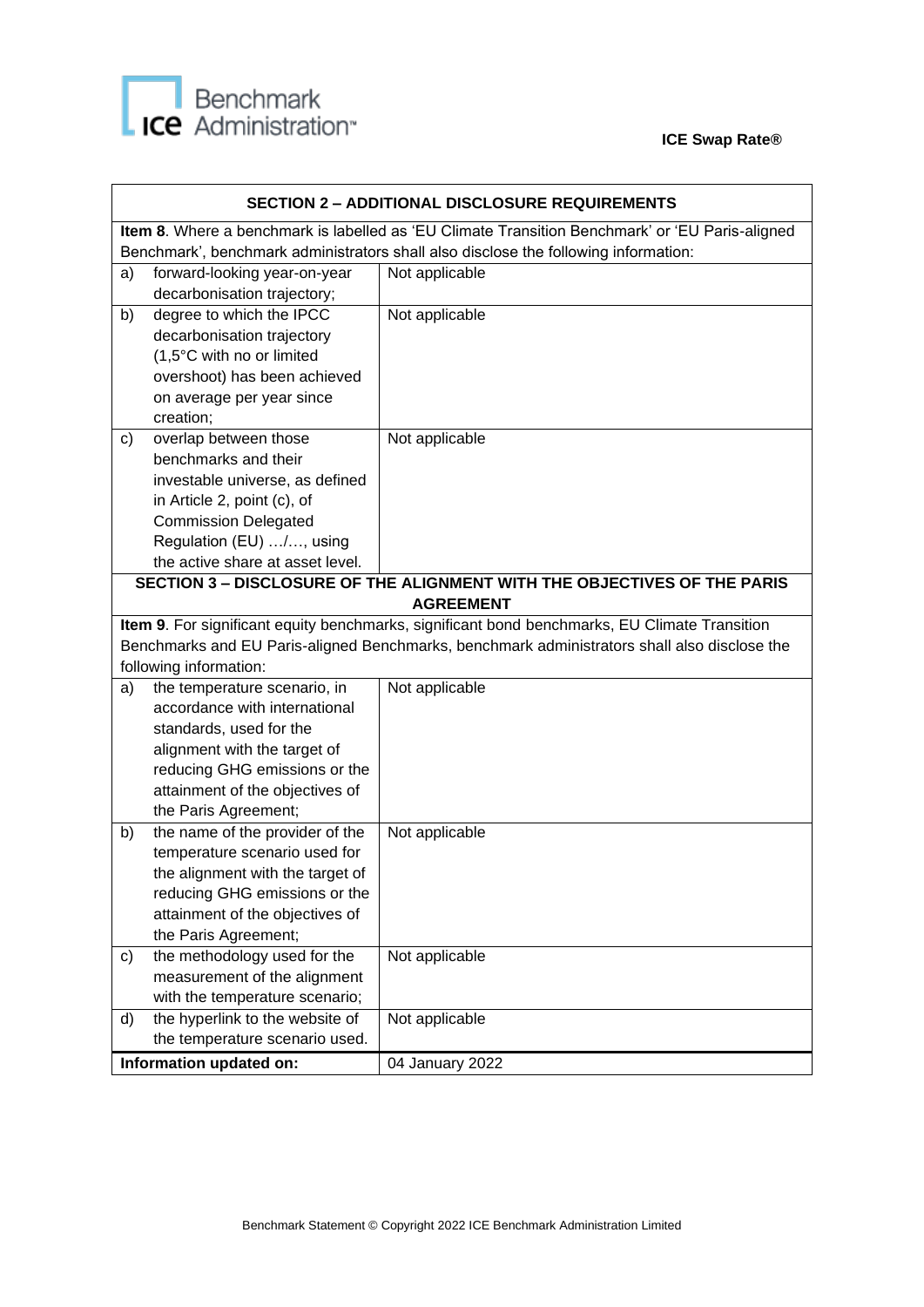

#### **ICE Swap Rate ISINs**

| <b>Description</b>                        | <b>ISIN</b>  |
|-------------------------------------------|--------------|
| ICE Swap Rate EUR EURIBOR 1100 1YR        | GB00BL53WL53 |
| ICE Swap Rate EUR EURIBOR 1100 2 YRS      | GB00BL53X451 |
| ICE Swap Rate EUR EURIBOR 1100 3 YRS      | GB00BL53X568 |
| ICE Swap Rate EUR EURIBOR 1100 4 YRS      | GB00BL53YZ30 |
| ICE Swap Rate EUR EURIBOR 1100 5 YRS      | GB00BL53ZG16 |
| ICE Swap Rate EUR EURIBOR 1100 6 YRS      | GB00BL53ZW73 |
| ICE Swap Rate EUR EURIBOR 1100 7 YRS      | GB00BL53ZX80 |
| ICE Swap Rate EUR EURIBOR 1100 8 YRS      | GB00BL53ZY97 |
| ICE Swap Rate EUR EURIBOR 1100 9 YRS      | GB00BL53ZZ05 |
| ICE Swap Rate EUR EURIBOR 1100 10 YRS     | GB00BL540030 |
| ICE Swap Rate EUR EURIBOR 1100 12 YRS     | GB00BL540147 |
| ICE Swap Rate EUR EURIBOR 1100 15 YRS     | GB00BL540253 |
| ICE Swap Rate EUR EURIBOR 1100 20 YRS     | GB00BL540360 |
| ICE Swap Rate EUR EURIBOR 1100 25 YRS     | GB00BL540477 |
| ICE Swap Rate EUR EURIBOR 1100 30 YRS     | GB00BL540584 |
| ICE Swap Rate EUR EURIBOR 1200 1 YR       | GB00BL540691 |
| ICE Swap Rate EUR EURIBOR 1200 2 YRS      | GB00BL540709 |
| ICE Swap Rate EUR EURIBOR 1200 3 YRS      | GB00BL540816 |
| ICE Swap Rate EUR EURIBOR 1200 4 YRS      | GB00BL540923 |
| ICE Swap Rate EUR EURIBOR 1200 5 YRS      | GB00BL540B42 |
| ICE Swap Rate EUR EURIBOR 1200 6 YRS      | GB00BL540C58 |
| ICE Swap Rate EUR EURIBOR 1200 7 YRS      | GB00BL540D65 |
| ICE Swap Rate EUR EURIBOR 1200 8 YRS      | GB00BL540F89 |
| ICE Swap Rate EUR EURIBOR 1200 9 YRS      | GB00BL540G96 |
| ICE Swap Rate EUR EURIBOR 1200 10 YRS     | GB00BL540H04 |
| ICE Swap Rate EUR EURIBOR 1200 12 YRS     | GB00BL540J28 |
| ICE Swap Rate EUR EURIBOR 1200 15 YRS     | GB00BL540K33 |
| ICE Swap Rate EUR EURIBOR 1200 20 YRS     | GB00BL540L40 |
| ICE Swap Rate EUR EURIBOR 1200 25 YRS     | GB00BL540M56 |
| ICE Swap Rate EUR EURIBOR 1200 30 YRS     | GB00BL541335 |
| ICE Swap Rate USD LIBOR Rates 1100 1 YR   | GB00BL541N39 |
| ICE Swap Rate USD LIBOR Rates 1100 2 YRS  | GB00BL541P52 |
| ICE Swap Rate USD LIBOR Rates 1100 3 YRS  | GB00BL542P28 |
| ICE Swap Rate USD LIBOR Rates 1100 4 YRS  | GB00BL542Q35 |
| ICE Swap Rate USD LIBOR Rates 1100 5 YRS  | GB00BL542R42 |
| ICE Swap Rate USD LIBOR Rates 1100 6 YRS  | GB00BL542S58 |
| ICE Swap Rate USD LIBOR Rates 1100 7 YRS  | GB00BL542T65 |
| ICE Swap Rate USD LIBOR Rates 1100 8 YRS  | GB00BL542V87 |
| ICE Swap Rate USD LIBOR Rates 1100 9 YRS  | GB00BL542W94 |
| ICE Swap Rate USD LIBOR Rates 1100 10 YRS | GB00BL542X02 |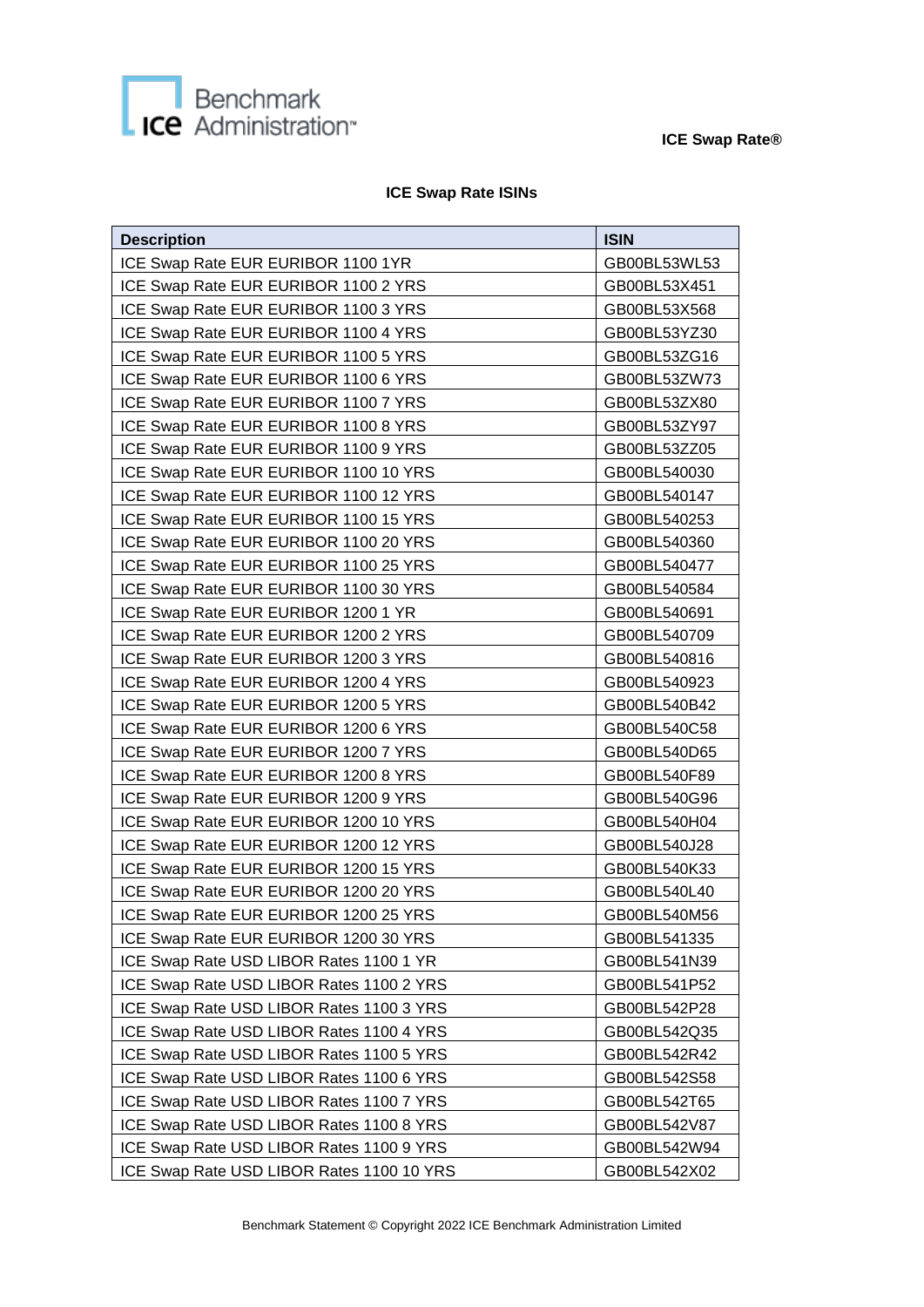# Benchmark<br> **ICE** Administration<sup>®</sup>

| <b>Description</b>                                 | <b>ISIN</b>  |
|----------------------------------------------------|--------------|
| ICE Swap Rate USD LIBOR Rates 1100 15 YRS          | GB00BL542Y19 |
| ICE Swap Rate USD LIBOR Rates 1100 20 YRS          | GB00BL542Z26 |
| ICE Swap Rate USD LIBOR Rates 1100 30 YRS          | GB00BL543042 |
| ICE Swap Rate USD LIBOR Spreads 1100 2 YRS         | GB00BL543158 |
| ICE Swap Rate USD LIBOR Spreads 1100 3 YRS         | GB00BL543265 |
| ICE Swap Rate USD LIBOR Spreads 1100 5 YRS         | GB00BL543372 |
| ICE Swap Rate USD LIBOR Spreads 1100 7 YRS         | GB00BL543489 |
| ICE Swap Rate USD LIBOR Spreads 1100 10 YRS        | GB00BL543596 |
| ICE Swap Rate USD LIBOR Rates 1500 1 YR            | GB00BL543604 |
| ICE Swap Rate USD SOFR 1100 1 YR                   | GB00BL543711 |
| ICE Swap Rate USD SOFR 1100 2 YRS                  | GB00BL543828 |
| ICE Swap Rate USD SOFR 1100 3 YRS                  | GB00BL543935 |
| ICE Swap Rate USD SOFR 1100 4 YRS                  | GB00BL543B56 |
| ICE Swap Rate USD SOFR 1100 5 YRS                  | GB00BL543C63 |
| ICE Swap Rate USD SOFR 1100 6 YRS                  | GB00BL543F94 |
| ICE Swap Rate USD SOFR 1100 7 YRS                  | GB00BL543G02 |
| ICE Swap Rate USD SOFR 1100 8 YRS                  | GB00BL543H19 |
| ICE Swap Rate USD SOFR 1100 9 YRS                  | GB00BL543S24 |
| ICE Swap Rate USD SOFR 1100 10 YRS                 | GB00BL543T31 |
| ICE Swap Rate USD SOFR 1100 15 YRS                 | GB00BL544891 |
| ICE Swap Rate USD SOFR 1100 20 YRS                 | GB00BL544F69 |
| ICE Swap Rate USD SOFR 1100 30 YRS                 | GB00BL544H83 |
| ICE Swap Rate GBP SONIA 1100 1 YR                  | GB00BL544J08 |
| ICE Swap Rate GBP SONIA 1100 2 YRS                 | GB00BL544K13 |
| ICE Swap Rate GBP SONIA 1100 3 YRS                 | GB00BL544L20 |
| ICE Swap Rate GBP SONIA 1100 4 YRS                 | GB00BL544M37 |
| ICE Swap Rate GBP SONIA 1100 5 YRS                 | GB00BL544N44 |
| ICE Swap Rate GBP SONIA 1100 6 YRS                 | GB00BL544P67 |
| ICE Swap Rate GBP SONIA 1100 7 YRS                 | GB00BL544Q74 |
| ICE Swap Rate GBP SONIA 1100 8 YRS                 | GB00BL544R81 |
| ICE Swap Rate GBP SONIA 1100 9 YRS                 | GB00BL544S98 |
| ICE Swap Rate GBP SONIA 1100 10 YRS                | GB00BL544W35 |
| ICE Swap Rate GBP SONIA 1100 12 YRS                | GB00BL545D11 |
| ICE Swap Rate GBP SONIA 1100 15 YRS                | GB00BL545F35 |
| ICE Swap Rate GBP SONIA 1100 20 YRS                | GB00BL545G42 |
| ICE Swap Rate GBP SONIA 1100 25 YRS                | GB00BL545H58 |
| ICE Swap Rate GBP SONIA 1100 30 YRS                | GB00BL545J72 |
| ICE Swap Rate GBP SONIA 1100 Spread-Adjusted 1 YR  | GB00BL545K87 |
| ICE Swap Rate GBP SONIA 1100 Spread-Adjusted 2 YRS | GB00BL545L94 |
| ICE Swap Rate GBP SONIA 1100 Spread-Adjusted 3 YRS | GB00BL545M02 |
| ICE Swap Rate GBP SONIA 1100 Spread-Adjusted 4 YRS | GB00BL545N19 |
| ICE Swap Rate GBP SONIA 1100 Spread-Adjusted 5 YRS | GB00BL545P33 |